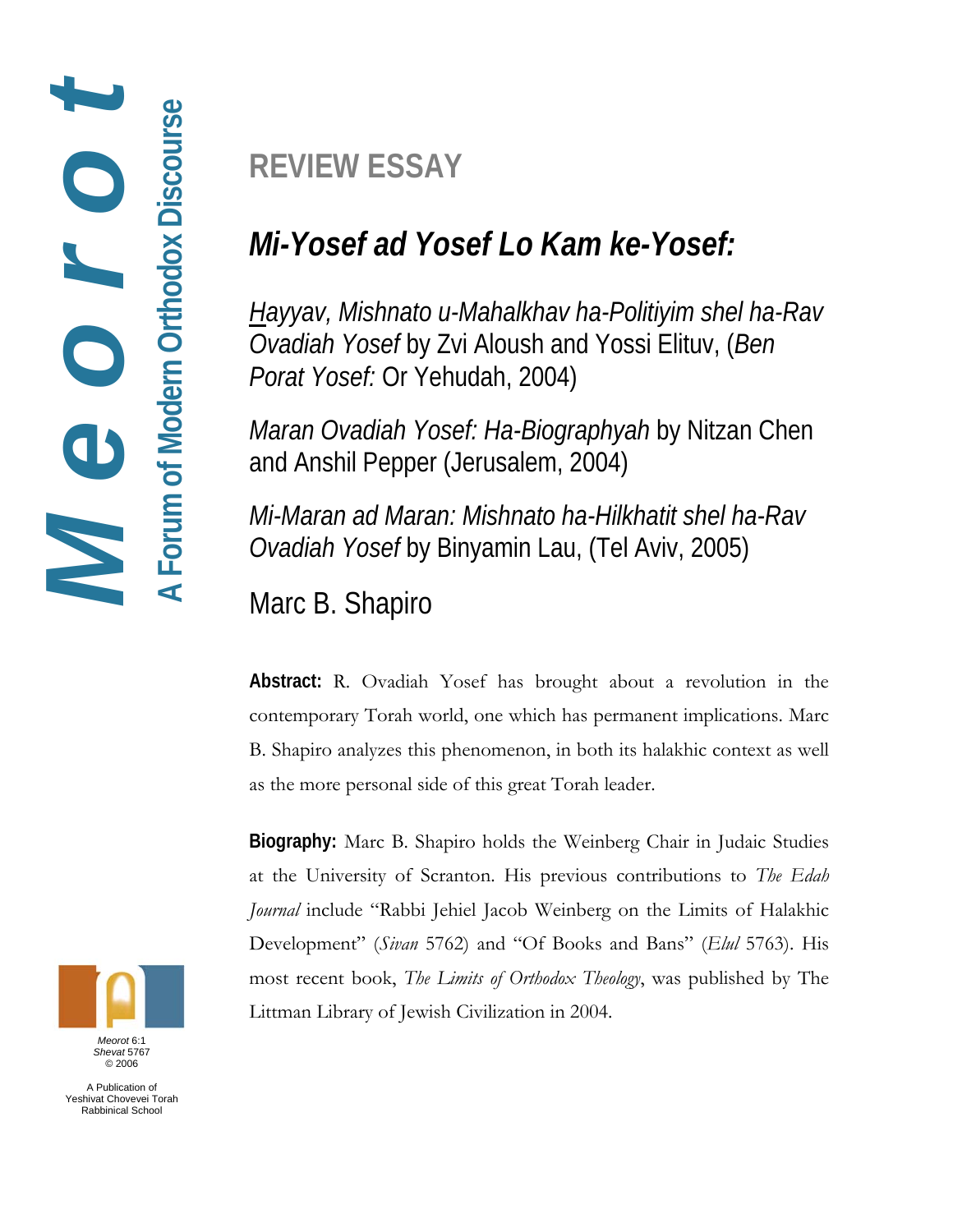## **REVIEW ESSAY**

## *Mi-Yosef ad Yosef Lo Qam ke-Yosef:*

*Ben Porat Yosef: Hayyav, Mishnato u-Mahalkhav ha-Politiyim shel ha-Rav Ovadiah Yosef by* Zvi Aloush and Yossi Elituv (Or Yehudah, 2004)

*Maran Ovadiah Yosef: Ha-Biographyah* by Nitzan Chen and Anshil Pepper (Jerusalem, 2004)

*Mi-Maran ad Maran: Mishnato ha-Hilkhatit shel ha-Rav Ovadiah Yosef* by Binyamin Lau (Tel Aviv, 2005)

### Reviewed by Marc B. Shapiro

utstanding rabbinic figures usually do not Outstanding rabbinic figures usually do not<br>merit critical biographies in their lifetimes. Indeed, most have to wait a good while after their deaths before some student, looking for a topic for his doctoral dissertation, decides to focus on them. It is thus quite notable that three books appeared on R. Ovadiah Yosef in quick succession. It is a clear sign that R. Ovadiah is not like any other rabbi.

What is it about R. Ovadiah that makes him so significant? The answer is not simple, and comes down to a combination of the religious and the political. Without R. Ovadiah's entry into politics in 1983, the year he began his association with the newly founded Shas party, he certainly would have had a lower profile. While his influence in religious circles would have remained great—perhaps even greater, for, as we shall see, his image has been tarnished by his foray into politics—he would not have the wider significance currently attached to him, being undoubtedly the only rabbi whose name and picture are recognized by all Israelis.

While Binyamin Lau's book is focused narrowly on R. Ovadiah's scholarship and halakhic achievements, the other two books are complete biographies that show the complexity of the man and how he rose from

*What is it about R. Ovadiah that makes him so significant?* 

the most humble beginnings to become not only the world's most important rabbi, but also one of the leading powerbrokers in Israeli politics. Neither of the biographies has footnotes, so it is hard to evaluate the accuracy of every detail, but in virtually all aspects they are in basic agreement. Both books are well written, but *Maran* is the livelier of the two—a real page-turner for those with even a general interest in the subject. As with many biographies of rabbinic figures, these books bring us back to a more innocent era, when, in the Sefardic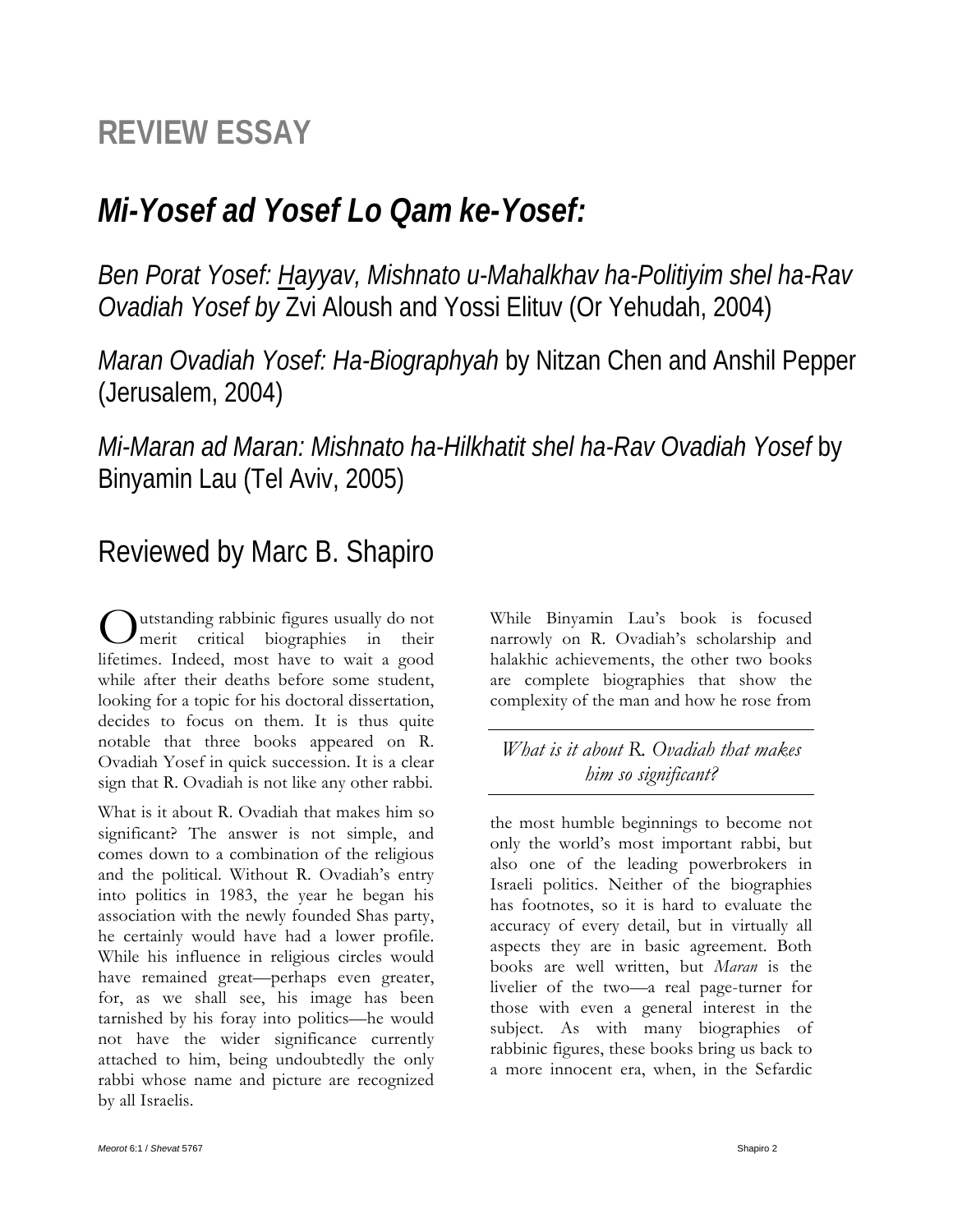world particularly, respect for *halakhah* was still part of most people's lives and they lived in a traditional rather than an Orthodox society. Since we live today in an era when some rabbis have declared that one should not sit in or buy coffee at a store like Starbucks that has no *hashgahah,* it is refreshing to read that R. Ovadiah and his students spent time in the coffeehouses of Cairo, where R. Ovadiah may have first developed his love of Arab music.

Both biographies convey a sense that R. Ovadiah presents a paradox for anyone writing about his life. On the one hand, he is a man whose sheer knowledge is unmatched. None of the other great rabbinic authorities of our time comes close to him in this regard. As mentioned already, he comes from very humble beginnings and entirely lacks the *yihus* that is so much a part of the rabbinic world. Throughout his career he has shown great courage and compassion, be it during his time in Egypt when he battled against communal leaders who showed no concern for *halakhah*, or when he spent many sleepless nights painstakingly going over army files, until not one *agunah* remained from the Yom Kippur War. It is thus no surprise that he has earned the admiration of hundreds of thousands, observant and non-observant alike. Those who have been close to R. Ovadiah for many years know him to be a loyal and honorable man, who is prepared to suffer the slings and arrows of others in the name of truth as he sees it.

Yet the paradox is that the same man who spends most of his day devoted to the most advanced level of Torah study, has also consistently shown a side more reflective of the low culture of his youth. There is, to be sure, a positive side to this, as no other scholar in the Sefardic world has been able to form an attachment to the masses like R. Ovadiah. As anyone who has attended his Saturday night lectures—a privilege I enjoyed in 1985—can

attest, his mix of Torah, stories, and humor has great appeal to the man of the street. This is a quality R. Ovadiah has had since his days as a yeshiva student, when it first became apparent that in addition to his incredible knowledge, he also had a gift for reaching the less educated.

*No other scholar in the Sefardic world has been able to form an attachment to the masses like R. Ovadiah.* 

Together with this, R. Ovadiah has been known for numerous outrageous statements, as well as for cursing this or that politician and promising heavenly rewards for those who support his party. Not surprisingly, the secular newspapers carefully monitor his talks, most of which now appear on the internet, waiting for the next "juicy" quote. Perhaps the most embarrassing of these came following Hurricane Katrina, when he declared that it was retribution for the Bush administration's encouragement of the Gush Katif evacuation. Why was New Orleans leveled? Because blacks live there, and they don't study Torah.1

These latter comments were made after the biographies appeared, but the two books offer plenty of similar examples which show that we are not dealing with someone who occasionally misspeaks, as all are wont to do. Rather, we are confronted with a basic facet of R. Ovadiah's personality, or perhaps I should write "personalities," as he seems to have more than one. It is no longer surprising to those who have followed R. Ovadiah's career that the same man who soars to the heights of Torah scholarship can be counted on to come up with some of the most offensive rhetoric of any Israeli public figure. The same man who brought Shas into a Labor-Meretz government—an action

<sup>&</sup>lt;sup>1</sup> The video of R. Ovadiah saying this can be seen at www.maran1.com (on both the homepage and in the section "*derashot shelishi*," 3 Elul 5765).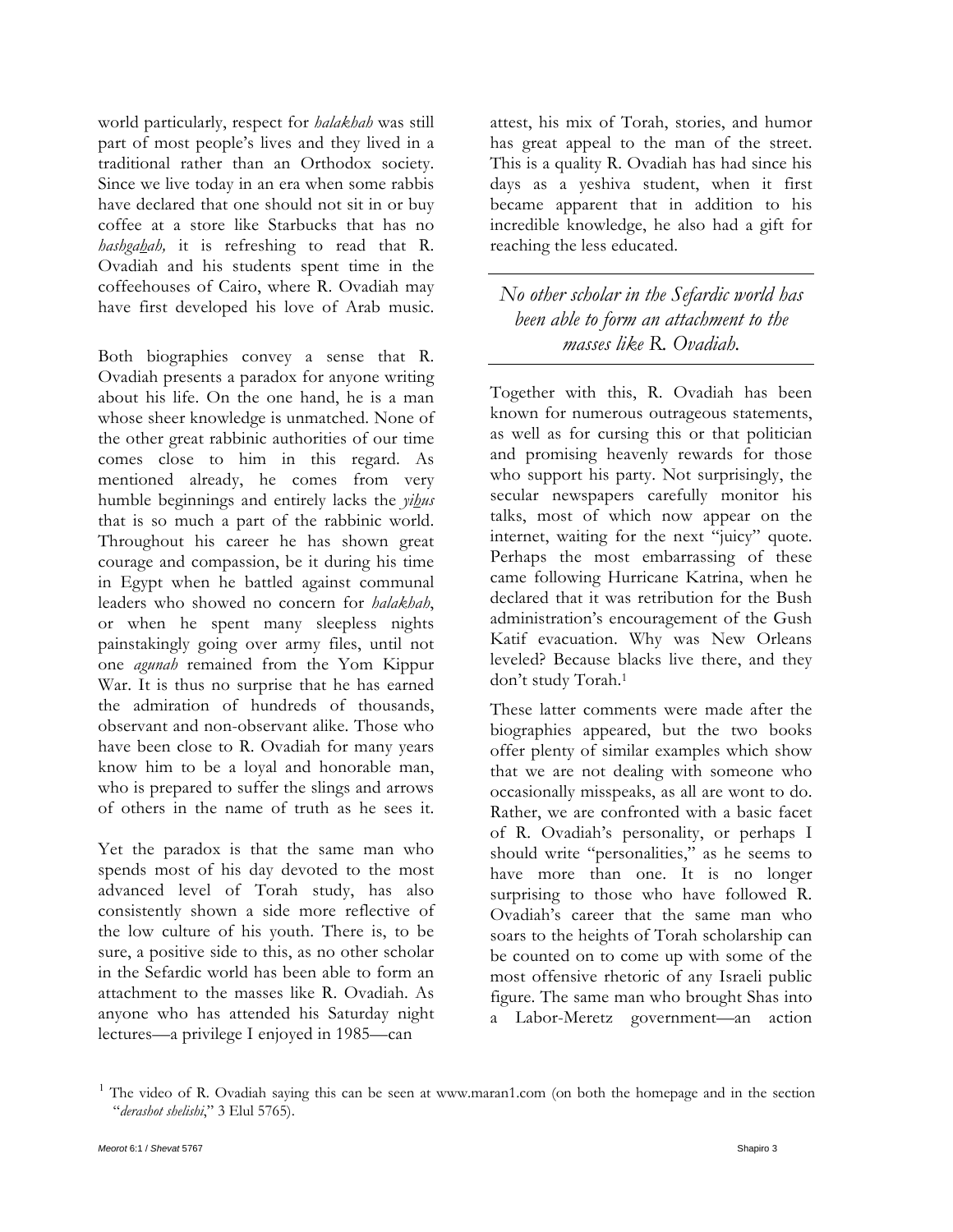which brought down upon him the wrath of much of Orthodox world—was also the one who famously called Yossi Sarid "Haman" and "Satan," adding, "God will uproot him just as he uproots Amalek." The same man who declared that land can be given back in order to achieve peace, also publicly referred to the Arabs as "snakes."

*The same man who soars to the heights of Torah scholarship can be counted on for offensive rhetoric* 

In addition to documenting this aspect of R. Ovadiah's career, the two biographies also discuss other things that would never make it into a typical *haredi* hagiography but that are well known. For example, they deal with the difficult relationships R. Ovadiah has had with other rabbis, and even with his own son, R. Ya`akov, from whom he has been largely estranged at times. Both volumes contain extracts from R. Ovadiah's unpublished diaries. In them one can find all sorts of negative comments about his early opponents, including his predecessor as chief rabbi, R. Isaac Nissim, and the famed kabbalist, R. Isaac Kaduri, who in his roles as amulet writer and object of veneration would later become an important part of the Shas machine. There is no explanation as to how passages from the diaries reached the authors' hands, and the logical assumption is that R. Ovadiah cooperated with his biographers.

In seeking to understand R. Ovadiah, one can view him in his totality or completely separate his halakhic achievement from his political persona. It is this latter approach that Lau takes, and while some will see this as distorting R. Ovadiah's legacy, there is much to be said in favor of Lau's method. After all, if we are seeking to understand R. Ovadiah's halakhic approach, why is it important for there to be

discussion of his various ill-chosen comments or political decisions? R. Ovadiah's scholarship can certainly stand on its own, and it is unlike his curses of prime ministers, which thankfully will be forgotten by future generations. For one to achieve a complete understanding of the man, it is obviously necessary to study his political activities and polemical rhetoric, which on occasion do have a connection with his halakhic views, while at other times, as demonstrated by Zion Zohar, they do not.2 Yet this does not mean that studies such as Lau's create a false picture by choosing a more narrow focus any more than a study of Maimonides' halakhic method suffers by not dealing with the latter's difficult relationship with R. Samuel ben Ali.

Since R. Ovadiah has taken positions that conflict with the leadership of the *haredi*<sup>3</sup> world, it is not surprising that he has been a focus of its anger. Much of this has to do with his political positions as well as Shas's emergence as the leading fervently Orthodox party, which succeeded in marginalizing the once important Ashkenazic *haredi* politicians.. When R. Ovadiah was allied with the Ashkenazic *haredim*, their newspapers referred to him with all the titles reserved for great sages. When he parted with them he became *persona non grata* and suddenly it became permissible to attack him in all sorts of ways.

But it was not only R. Ovadiah's political outlook that brought the wrath of the *haredim* down upon him. As mentioned above, after the Yom Kippur War he worked tirelessly to free all the *agunot.* This is described in both biographies and was an important element in cementing his reputation as an outstanding halakhist. The responsum he published setting forth his halakhic principles is required reading for any *poseq* who must deal with this weighty problem.<sup>4</sup>

<sup>&</sup>lt;sup>2</sup> "Oriental Jewry Confronts Modernity—The Case of Rabbi Ovadiah Yosef," *Modern Judaism* 24 (May 2004): 120-149.

Throughout this paper when I refer to *haredim*, I have in mind the Ashkenazic *haredi* community. <sup>4</sup> *Yabi`a Omer,* vol. 6, *Even ha-Ezer* no. 3.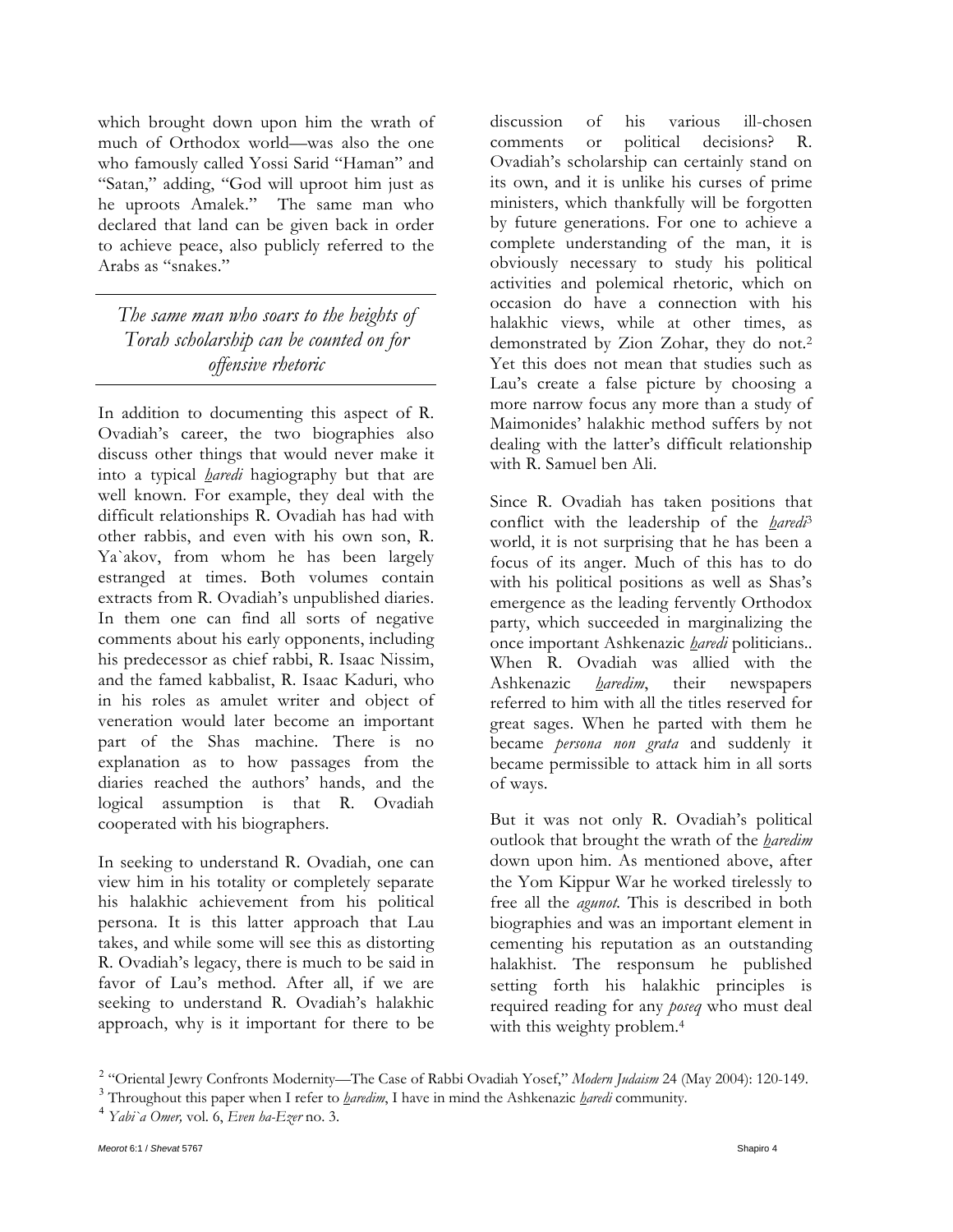Yet in a recent *haredi* work that discusses this episode, R. Yosef is referred to as "Ovadiah," without even putting a *resh* (for Rabbi) before his name. He is also derided as one who will "rely on a responsum, even if it from a book that is not accepted such as some author from Egypt or something similar."5 I would merely add that for most *haredim*, no author from Egypt in the last few hundred years would qualify as "accepted," as their perspective is entirely Ashkenazic-centered. Standard works of the Sefardic halakhic tradition, such as *Erekh ha-Shulhan*, *Petah ha-Devir, Yafeh la-Lev,* and the numerous books of R. Chaim Palache, as well as many less important Sefardic halakhic writings, are not regarded with any significance by the typical *haredi poseq* and are hardly ever quoted.

Although the point mentioned at the beginning of the last paragraph is an example of the halakhic disagreements between R. Ovadiah and the *haredi* leaders, the fact remains that had he not taken a different political line from the *haredim*, he would never have been referred to in print in such a disrespectful way. Indeed, in the early years of Shas when R. Eleazar Shakh was the dominant influence and R. Ovadiah his political protégé, the titles that mean so much in *haredi* society were also attached to R. Ovadiah's name in the *haredi* press.

When I read *haredi* attacks on R. Ovadiah I confess that they remind me of a gnat attempting to take on an elephant. R. Ovadiah just marches on, seemingly oblivious to the carping. Although R. Ovadiah is aware that if he falls in line with the Ashkenazic *Da`as Torah* he will once again be welcomed in the *haredi* world as one of the *gedolei ha-dor,* he

*R. Ovadiah has become the religious powerbroker in the State of Israel.* 

nevertheless holds fast to his views. The harshness of the attacks on both R. Ovadiah and Shas illustrate the political powerlessness of the *haredim* in the State of Israel. It is R. Ovadiah who has the power and influence. All the screaming about R. Ovadiah doing this and that, and about Shas rejecting the authority of the *gedolim,* are the desperate cries of people who no longer have any control over the party they helped create. Ever since Shas broke out on its own, it has been the dominant force in religious politics. It has held the purse strings and set the agenda (and with this has come the inevitable financial corruption that Shas figures have been involved in). In short, R. Ovadiah has become *the* religious powerbroker in the State of Israel.6

This is quite a success story considering that in 1992 R. Shakh famously declared that *Sefardim* were not yet capable of leading. This comment, coming after decades of discrimination against *Sefardim* in the Ashkenazic school system and society, was the straw that broke the camel's back, causing Shas to break off on its own.7 It led to a strong feeling of ethnic identification

sure to create controversy in the *haredi* world. He stated that if it is going to create problems, one need not insist on a *mehizah* at the wedding meal. See www.nrg.co.il/online/11/ART1/498/181.html. The video can be seen at www.maran1.com (derashot motza'ei shabbat, 7 Marheshvan 5767).

<sup>7</sup> The contempt with which the *haredim* have treated the Sephardim is so well known that there is no need to dwell on it here (and it is paralleled by the long history of racism in the non-Orthodox Ashkenazic community). Suffice it to

<sup>5</sup> A. Halevi Horovitz, *Orhot Rabbenu Ba`al ha-Qehillot Ya`aqov* (Bnei Berak, 2005), vol. 5, pp. 66-67 (quoting R. Ya`aqov Yisra'el Kanevsky, the Steipler). See also *id.,* p. 173, to the effect that Kanevsky would use R. Ovadiah's responsa, *Yabi`a Omer,* but only because it is a good reference work. Along these lines, when R. Isaac Jacob Weiss, author of responsa *Minhat Ytzhaq,* was still in Manchester, he often quoted R. Ovadiah. This ceased following his move to Jerusalem, where he became head of the *Edah Haredit.* (According to the Bar Ilan Responsa Project data base, *Yabi`a Omer* is quoted twenty-six times in *Minhat Ytzhaq* vols.. 1-4, but not even once in vols. 5-10). Yet the "*hakham ehad*" with whom Weiss disputes in *Minhat Yizhaq*, vol. 7, no. 27, is none other than R. Ovadiah. See *Yehaveh Da`at,* vol. 2, no. 62. <sup>6</sup> Just before this article went to press, R. Ovadiah issued another ruling at one of his Saturday night *shi`urim* that is also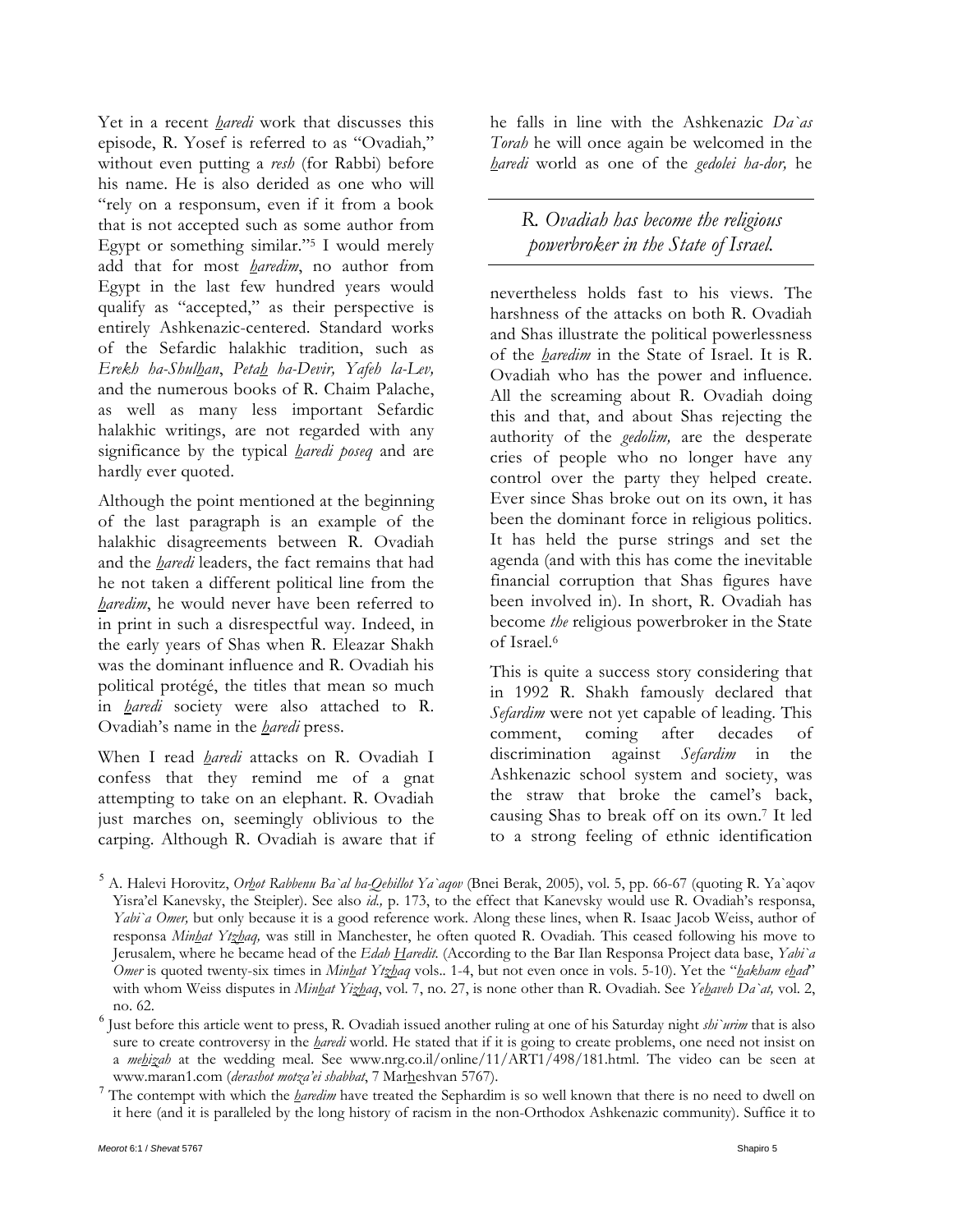with Shas by *Sefardim* of all levels of religious commitment. R. Shakh's picture was ripped up in development towns as people declared that they would never again vote for *Ashkenazim*. Shas plastered R. Shakh's patronizing words on walls throughout Israel, while loudspeakers passed through the streets playing the tape over and over, skillfully stoking the fires of anti-Ashkenazic sentiment that would redound to Shas's advantage.8

In truth, the Shas-Ashkenazic break was inevitable. Sefardic society was ripe for an ethnic party that would encompass the wider community—a community that, though not Orthodox, has a strong attachment to tradition. As for those *Sefardim* who had been educated in *haredi* institutions and had begun to create a Sefardic *haredi* culture, how long were they supposed to submit to the rule of Ashkenazic sages who conducted their deliberations in Yiddish and had no place at their table for Sefardic *gedolim*?

Here we come to R. Ovadiah's real significance, which is stressed in both biographies: It is R. Ovadiah who singlehandedly restored pride to Sefardic Jewry. The slogan of Shas*, "le-hahazir ateret le-yoshnah*," ("to return the crown to its glory"), says it all. $9$  R. Ovadiah ushered in a new era, one in which *Sefardim* were no longer to be regarded—or regard themselves—as second-class citizens, either in society at large or in the Torah world. This was a great social achievement and is the reason why numerous non-Orthodox *Sefardim*  voted for Shas. As is well known, Sefardic society has a range of levels of observance, but even those who are not Orthodox usually have great respect for tradition and religious leaders. Shas was able to tap into these feelings with great success, and through the many schools it established was able to ensure that its message was passed on to the youth, many of whom have continued on for further study at Shas- affiliated *yeshivot* and *kolellim*.

### *R. Ovadiah single-handedly restored pride to Sefardic Jewry.*

From this perspective, there is nothing surprising about the wide-ranging Sefardic support for Shas. Yet what makes R. Ovadiah's political achievement even more significant is that until the Gaza withdrawal, he and Shas were identified with dovish political positions. In addition, for decades now R. Ovadiah has enjoyed a good relationship with Shimon Peres. It has never been a secret that R. Ovadiah is firmly convinced that it is halakhically permissible to give back land if it would lead to peace.10 The views of the typical Sefardic voter are much more in line with the right-wing parties, yet many of them have been willing to overlook their differences in political outlook in order to support R. Ovadiah. This is a testament to his incredible drawing power, and also to his strength of character

say that, despite any recent court decisions, Israel has not yet had its *Brown v. Board of Education*, and the *haredi* school systems continue to discriminate and see nothing wrong with having quotas on Sefardic children. Yet I would also note that Shakh's comment was not as bad as it appeared, and contrary to Chen and Pepper, was not "racist." Shakh was always a patron of Sefardic Torah students and strongly opposed the anti-Sefardic quotas. See Moshe Horovitz, *Ha-Rav Shakh: She-ha-Mafteah be-Yado* (Jerusalem, 1989), pp. 133-134. What Shakh meant, and the complete passage is found in *Ben Porat Yosef,* was that the *Ashkenazim*, due to their historical experiences, knew how to deal with the anti-Torah forces. It is with reference to this battle that Shakh declared that the *Sefardim* were not yet prepared to lead. Many would argue that Shakh actually showed prophetic insight, since shortly following this statement Shas agreed to join a government in which Shulamit Aloni was Minster of Education. <sup>8</sup>

See *Maran,* p. 316. <sup>9</sup>

 See Omar Kilani, "Rabbi Ovadia Yosef and His 'Culture War' in Israel," *Middle East Review of International Affairs* 4 (Dec. 2000), pp. 22-29; Eitan Schiffman, "Schools and Votes: The Rise of the Shas Party in Israel," (unpublished doctoral dissertation, University of Colorado, 2003; called to my attention by Menachem Butler).

<sup>10</sup> See his "Mesirat Sheta<u>h</u>im mei-Erez Yisra'el bi-Meqom Pikuah Nefesh," Tehumin 10 (1989), pp. 34-47.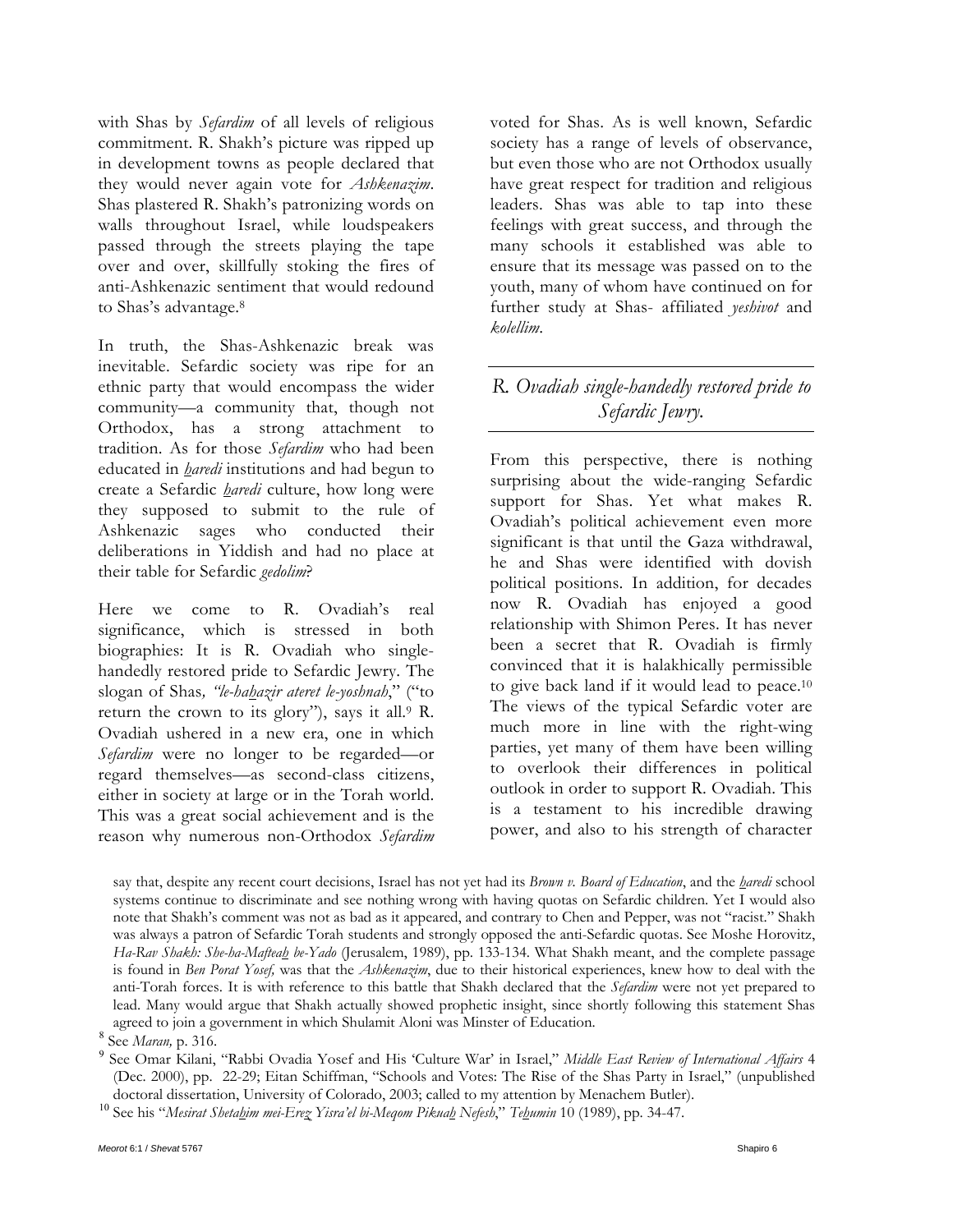in that he was willing to stick to his dovish positions even though he knew that he would be able to pick up more Knesset seats if he adopted a more hawkish outlook. While in recent years his assessment of the possibility of peace has soured, the principle that land for (real) peace is halakhically appropriate remains firm in his mind.

*R. Ovadiah disputes the yeshiva world's approach to Torah study, as it is focused on theoretical analysis rather than halakhah lema`aseh.* 

One should not think that it is only Shas which, for political reasons, speaks about the Ashkenazic-Sefardic divide. R. Ovadiah himself has made a number of statements critical of Ashkenazic society. They are not only intended for the ears of the masses, as some reflect more serious concerns. For example, in the introductions to volumes 1 and 3 of his *magnum opus*, *Yabi`a Omer*, R. Ovadiah disputes with the yeshiva world's approach to Torah study, as it is focused on theoretical analysis rather than *halakhah le-ma`aseh* and also discourages students from studying *aharonim*.

All three books discuss one of R. Ovadiah's first acts as Chief Rabbi of Tel Aviv, in 1969, which was to permit *Sefardim* to marry between 17 *Tamuz* and 1 *Av,* contrary to Ashkenazic practice that forbids weddings during this period.11 As R. Ovadiah explained, in previous years the great Sefardic rabbis in the State of Israel were not prepared to challenge the Ashkenazic hegemony in this area, but he had no such hesitation.12 Along similar lines, R. Ovadiah rejected the *taqqanah* that was signed

by the first Sefardic Chief Rabbi of Israel, R. Ben Zion Uziel, together with his Ashkenazic counterpart, R. Isaac Herzog, banning *yibbum* in favor of *halizah*. While this *taqqanah* was instituted in order to establish one halakhic standard in Israel, R. Ovadiah saw it as a betrayal of the Sefardic halakhic tradition, which has preferred *yibbum* to *halitsah*.13

Although R. Ovadiah's responsa always show respect for Ashkenazic scholars, even when he is rejecting their opinions, this has not always been the case when he is speaking to his followers. Both of the biographies mention the storm that arose after R. Ovadiah downplayed the significance of the Hazon Ish,<sup>14</sup> who is regarded as the most important twentieth-century *haredi* figure, the one who was responsible for crafting the *haredi* response to the State of Israel. Yet R. Ovadiah has none of the feeling of awe when it comes to dealing with what is, for him, just another prominent Ashkenazic scholar. In this case he went so far as to declare that the Hazon Ish was not to be regarded as a *moreh hora'ah,* as he was only a private citizen without communal responsibilities. He furthermore "loved to be stringent, adding *humrot* on top of *humrot*"!15 As for the Vilna Ga'on, whose stature is unquestioned among the *Ashkenazim*, here too R. Ovadiah has a different perspective. To give one example, after quoting the Ga'on R. Ovadiah writes: ובמחכ"ת זה אינו "and with all due respect to his honor, this is not so").<sup>16</sup> This type of language will never be found among Ashkenazic authorities, who tremble at the mention of the Vilna Ga'on.

<sup>&</sup>lt;sup>11</sup> It is worth noting that in some Sefardic communities as well as in Yemen the *minhag* was identical to what the

*Ashkenazim* observed.<br><sup>12</sup> See *Yabi`a Omer*, vol. 6, *Ora<u>b</u> Hayyim* no. 43.<br><sup>13</sup> See *Yabi`a Omer*, vol. 6, *Even ba-Ezer* no. 14.<br><sup>14</sup> See my "Of Books and Bans," *The Edab Journal* 3:2 (2003), p. 4 n. 18, for R. Zvi Y 2, p. 217. From Yisraeli's letter it appears that in his original responsum R. Ovadiah was even sharper, writing "*veleita*" after mentioning the Vilna Ga'on's opinion.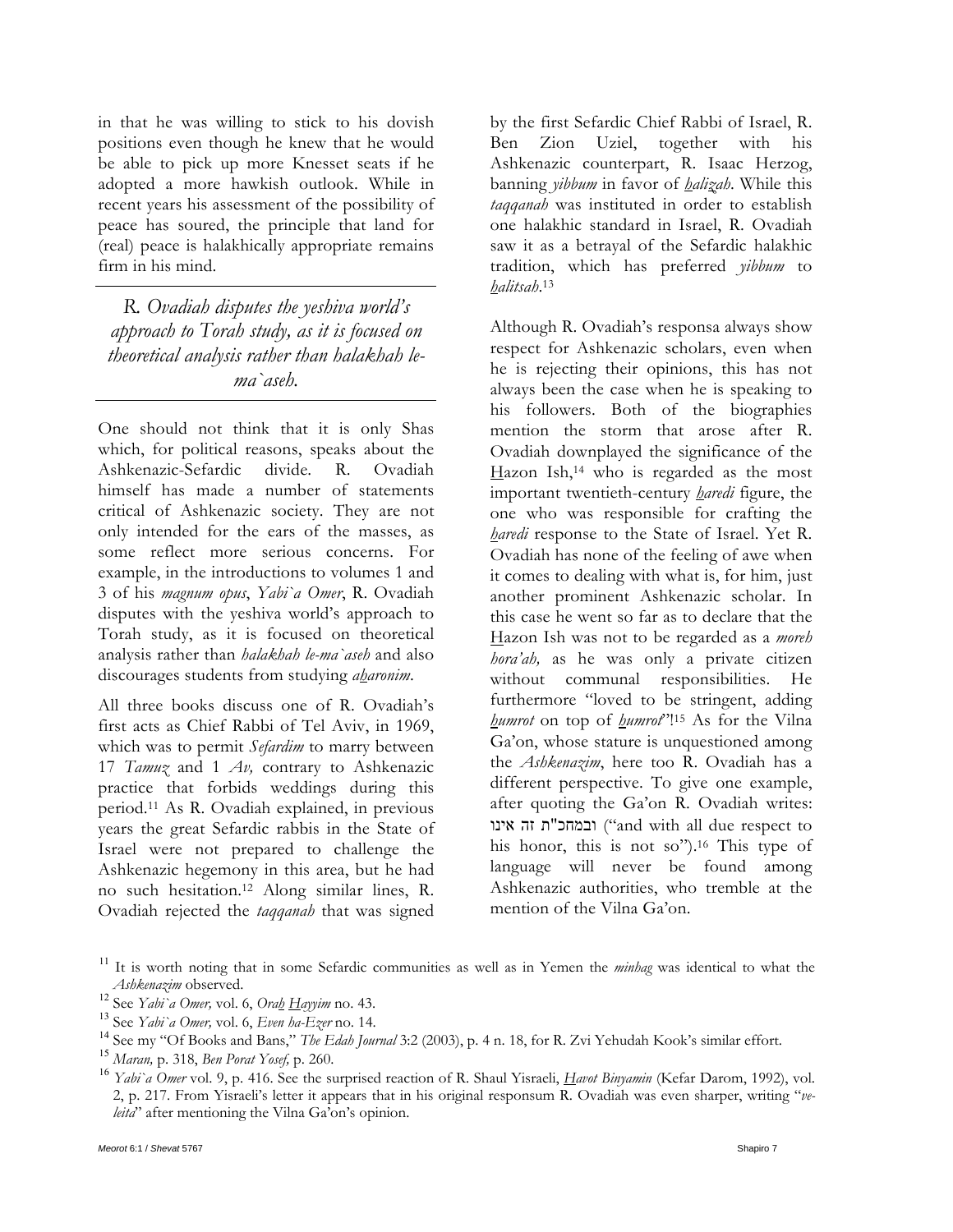For those who only know the R. Ovadiah of today, who towers over Shas with great political clout, it will be surprising to read how the party itself was brought to prominence with the blessing and guidance of R. Shakh. In those early years R. Ovadiah was a pawn of the Ashkenazic *haredim*, who always took the Sefardic ultra-Orthodox for granted. The story of how R. Ovadiah finally summoned the courage to break out of the Ashkenazic hegemony and take Shas in a new direction is inspiring and speaks to his great motivation and his faith that the people would follow him.

#### *He has accomplished the rare feat of altering the course of Torah history in a sociological and religious sense.*

The *haredi* response was severe, as R. Ovadiah knew it would be, but as so often in his career he had made a shrewd move and it catapulted him to real political power. The notion that a Sefardic party with incredible drawing power should take orders from the Ashkenazic *haredim*, whose political clout was relatively insignificant, was an idea that only those with a paternalistic attitude towards the *Sefardim* could ever have imagined. Non-*haredim* reading the two biographies will likely feel some satisfaction at seeing the *haredi* parties dwarfed in representation by the very people they tried to convince were not worthy of deciding their own destiny.

In terms of his long-term significance, there is no question that R. Ovadiah is the most important Sefardic figure since R. Joseph Karo, and it can be truthfully stated that "from Yosef [Karo] to [Ovadiah] Yosef there has arisen none like Yosef."17 Unlike other *gedolim* who were his contemporaries and were true giants of their time, such as R. Moses Feinstein and R. Shlomo Zalman Auerbach, R. Ovadiah is not only a giant for his generation, for he has accomplished the very rare feat of altering the course of Torah history in both a sociological and religious sense. Typically**,**  even the greatest of *poseqim* have real influence only in their lifetimes, and after their deaths their influence soon begins to wane. There is no question that today the halakhic influence of the two outstanding figures mentioned earlier in this paragraph is nowhere near what it was during their lifetimes, when they dominated Torah Jewry.18 Yet, the halakhic enterprise that R. Ovadiah created has altered permanently the halakhic tradition of Sefardic Jewry.

R. Ovadiah's tendency is to be lenient, and in the months leading up to his election as Chief Rabbi he publicly stated that his approach, and that of the Sefardic rabbinate in general, was that of Beit Hillel. He contrasted this with the Ashkenazic sages who push *humrot* and are followers of Beit Shammai. While there are exceptions to this lenient tendency, most notably his consistent ruling that *sheitls* (wigs) are forbidden,<sup>19</sup> his tendency is certainly in the other direction. Examination of his many responsa dealing with issues of *mamzerut* and *agunot* show a man keenly aware of his responsibility and almost always able to arrive at a lenient decision. Today there is no doubt that the final address for the most complicated problems of personal status is R. Ovadiah.

In other issues as well we see this lenient tendency. The *kashrut* of gelatin is an example. The American Orthodox

<sup>&</sup>lt;sup>17</sup> R. Ovadiah himself uses this expression with regard to R. Joseph Karo and the *Hida*, R. Hayyim Joseph David

Azulai. See Yehaveh Da`at, vol. 6, p. 261 (quoting R. Judah Sid, Ner Mizvah [Salonika, 1810), vol. 1, p. 186a).<br><sup>18</sup> To give just two examples by way of illustration, from matters currently in the news: R. Moses Feinstein' that an *eruv* could not be erected in Brooklyn is no longer taken seriously by many of the residents, but during his lifetime was virtually unchallenged. R. Shlomo Zalman Auerbach declared that the notion that the Sages' scientific knowledge was imperfect is an acceptable, though not the mainstream, approach. See R. Joseph Isaac Lerner, *Shemirat ha-Guf ve-ha-Nefesh* (Jerusalem, 1992), vol. 1, p. 54. Yet during the Slifkin controversy, the *haredi gedolim* in Israel, led by R. Yosef Shalom Elyashiv, declared that this position can no longer be tolerated. <sup>19</sup> *Yabi`a Omer,* vol. 4, *Even ha-Ezer* no. 3, vol. 5, *Even ha-Ezer* no. 5.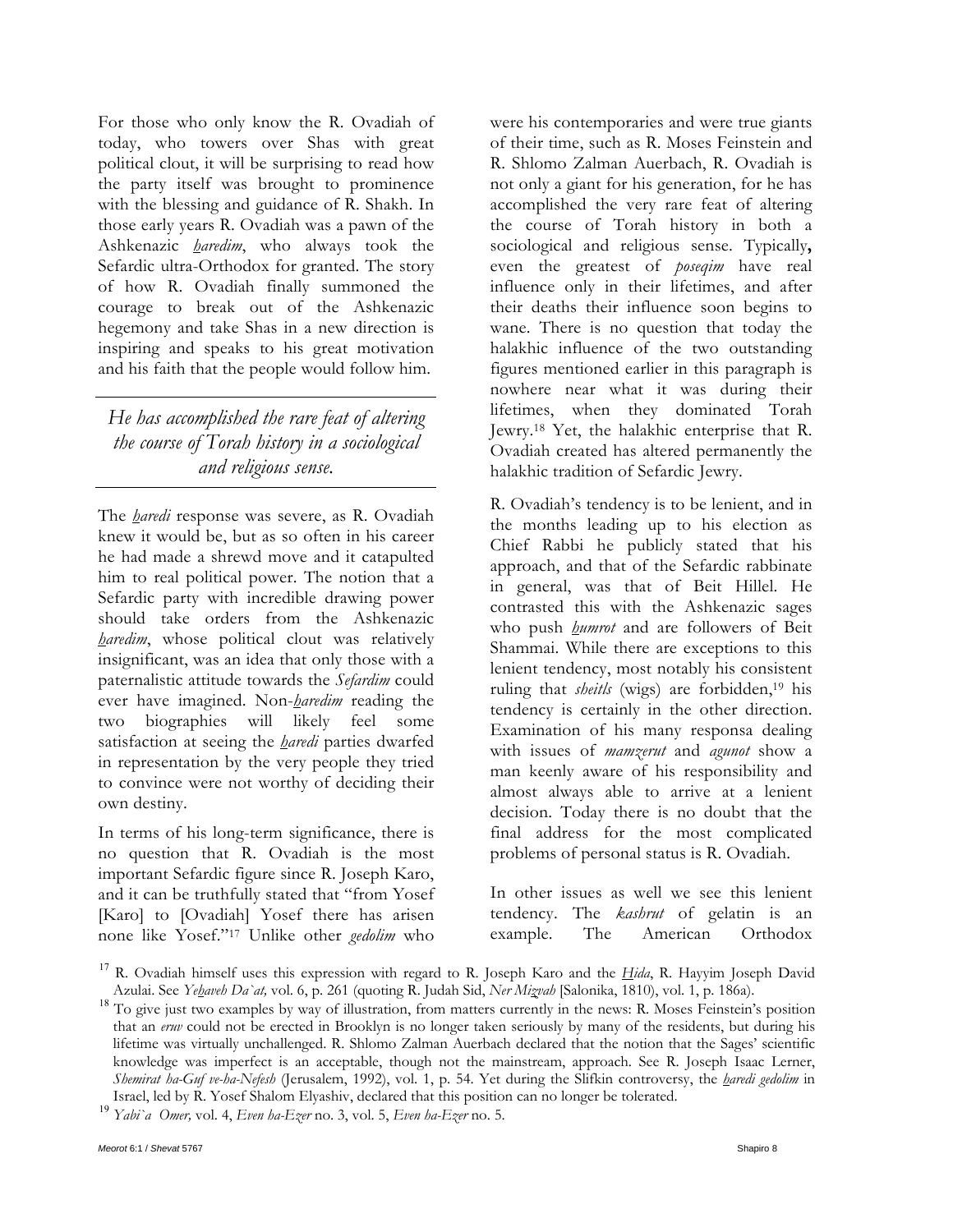community has generally followed the rulings of R. Aaron Kotler and R. Moses Feinstein that gelatin is not kosher, and this policy is adhered to by the major *kashrut* organizations. If anything is able to change matters in the United States, it is R. Ovadiah's emphatic responsum that all gelatin, whether from bones or pigskin, is kosher.20 Similarly, his responsum arguing that one dishwasher is sufficient for both meat and dairy,<sup>21</sup> eminently reasonable on pure halakhic grounds, goes against the consensus in the United States, but as with all consensuses, this is liable to change. Another great leniency, which would be unthinkable in this country, is his ruling that a restaurant that serves milk products immediately after meat, or even together if they are both cold, must be given a *hashgahah* if it is requested. He terms this obligation a *hovah qedoshah* (sacred obligation), since by giving the *hashgahah* the rabbinate prevents even more serious violations of kashrut.22 I have noticed that even when it comes to using hot water on the Sabbath, R. Ovadiah shows flexibility. Although in an early responsum he ruled that it is forbidden (*asur*),23 in his most recent volume of responsa he explains why it should be permitted, concluding that nevertheless it is better to avoid using (*ra'ui le-hahmir*) the hot water. He is careful not to use the word "forbidden", implying that in certain cases, e. g., children, old people, an *istenis* (person of delicate constitution) it is permitted.24

Operating in an environment removed from Conservative Judaism, and thus not feeling any threat to the halakhic process from those with an alternative halakhic vision, R. Ovadiah is able to reach decisions without considering the meta-halakhic dimensions so popular in

Ashkenazic responsa. A prime example of this is his responsum dealing with the *bat mitsvah* celebration, concerning which much ink has been spilt focusing on meta-halakhic concerns that lead to a negative view of the practice. In R. Ovadiah's responsum permitting the *bat mitsvah* celebration, such concerns are conspicuously absent.25

*R. Ovadiah reaches decisions without considering the meta-halakhic dimensions so popular in Ashkenazic responsa.* 

R. Ovadiah's vision is clear, namely, a Torah society in which the Sefardic authorities lead. The *halakhot* of this society are to be decided in accordance with R. Joseph Karo's opinion in the *Shulhan Arukh.* In some of his writings one gets the sense that R. Ovadiah also regards *Ashkenazim* as bound in this way, as the Land of Israel is the "place of *Maran* [R. Karo]." But at other times one must conclude the opposite, that he is only speaking to *Sefardim.* If this were not the case, it would make no sense for him to discuss a practice such as *kitniyot* (avoiding consumption of legumes on Passover) without noting that in Israel even *Ashkenazim*  can dispense with it. In fact, however, his responsa assume that *Ashkenazim* are indeed bound by this custom.26

Yet even with regard to *Sefardim*, R. Ovadiah's position—held since his youth has proven quite controversial. It first came to the fore when as a young man he lectured before his own Iraqi community. During these *shi`urim* he dissented numerous times from the rulings of the *Ben Ish Hai,* the

<sup>&</sup>lt;sup>20</sup> Yabi'a Omer, vol. 8, Yoreh De'ah no. 11.<br><sup>21</sup> Yabi'a Omer, vol. 10, Yoreh De'ah no. 4.<br><sup>22</sup> Yabi'a Omer, vol. 4, Yoreh De'ah no. 7. See R. Eliezer Waldenberg's strong opposing view, <u>Ziz</u> Eli'ezer, vol. 11, no.<br><sup>22</sup>

<sup>&</sup>lt;sup>23</sup> Yabi'a Omer, vol. 4, Ora<u>h Hayyim</u> no. 35.<br>
<sup>24</sup> Yabi'a Omer, vol. 10, p. 117.<br>
<sup>25</sup> Yehaveh Da'at, vol. 2, no. 29.<br>
<sup>26</sup> See Yabi'a Omer, vol. 5, Orah Hayyim no. 37, Yehaveh Da`at, vol. 1, no. 9, vol. 5, no. 32. See no. 68, where he explicitly states that his strong criticism of women reciting a blessing on *mizvot aseh she-ha-zeman*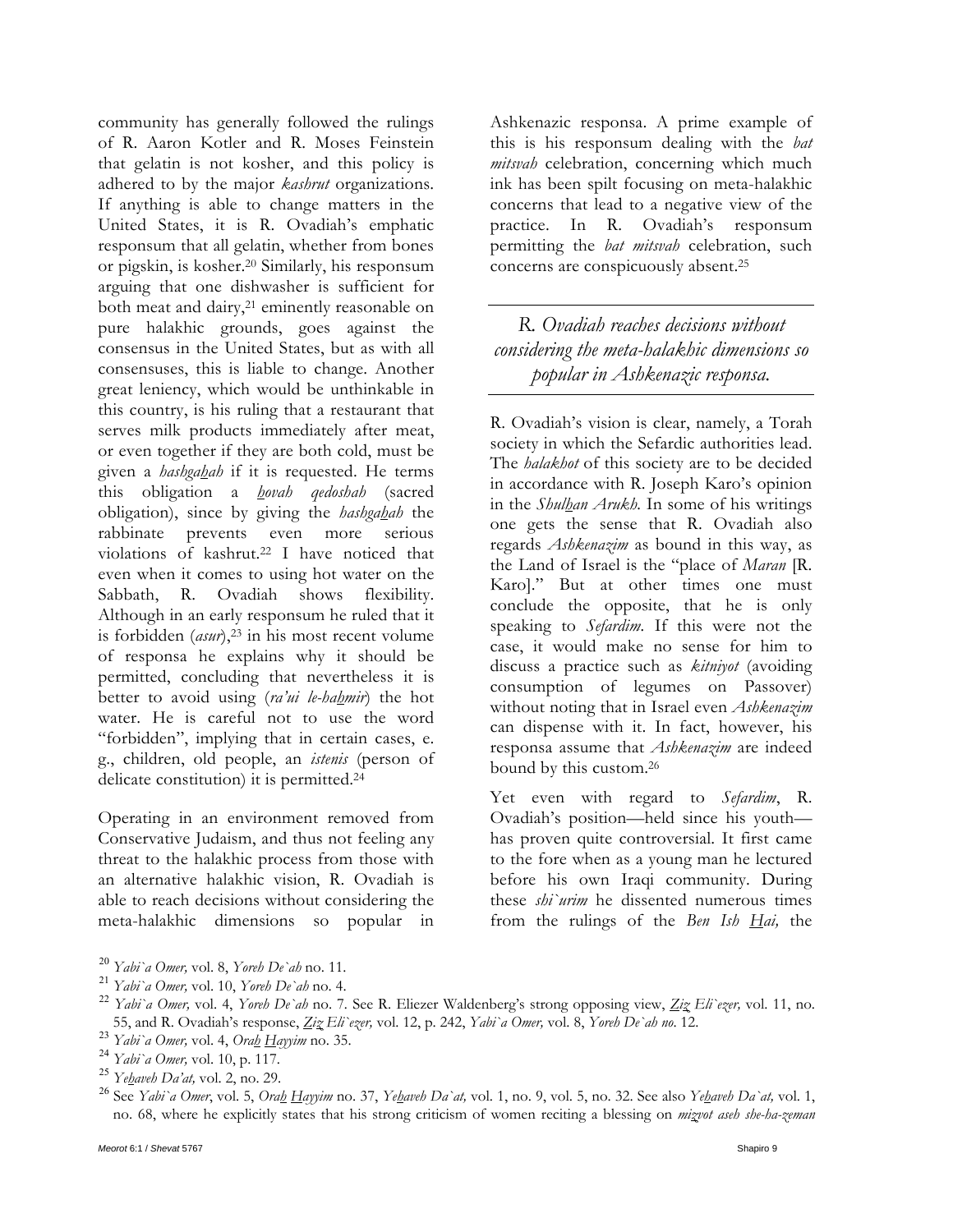unquestioned halakhic guide of the Iraqis. In recalling those days, R. Ovadiah mentions that he received encouragement from his teacher, R. Ezra Attieh,<sup>27</sup> but his actions were controversial and turned a segment of his community, including many rabbis, against him. The opposition reached its peak in the early 1950's when the Iraqi community came close to putting him in *herem*. As it was, people disrupted his *shi`urim* and there were some that burnt his newly published *Hazon Ovadiah*. For them it was unforgivable that R. Ovadiah could dare assert that their communal practices, based on the rulings of the outstanding sage, R. Joseph Hayyim, were no longer binding in the Land of Israel when they conflicted with the opinion of R. Joseph Karo.

*He is the first* poseq t*o make such a farreaching claim as to the significance and binding nature of the* Shulhan Arukh.

In fact—and this point is not stressed adequately in any of the books under consideration—R. Ovadiah's position is hardly traditional. As far as I know, he is the first *poseq* in history to make such a far-reaching claim as to the significance and binding nature of the *Shulhan Arukh* in its entirety. Previous decisors recognized that various communities had longstanding practices that diverged from the *Shulhan Arukh,* and that since these practices had the sanction of great rabbinic authorities they could not be abolished. Yet R. Ovadiah is less tolerant than this, and for reasons I cannot comprehend, insists on a uniformity under the *Shulhan Arukh*'s rulings that R. Joseph Karo himself never insisted on.

Despite this insistence, which is repeated again and again throughout his works, there are times when R. Ovadiah in fact differs from the *Shulhan Arukh*, and not because he is following any pre-*Shulhan Arukh* practice. The divergence in some cases is so striking that it surprises me that Lau makes no mention of it. To give one example that is of constant relevance, according to R. Ovadiah, a *Sefardi* may eat at a restaurant in which a non-Jew cooked the food and the only involvement of the Jew was in turning on the fire.28 Understandably, this makes life much easier for those who enjoy restaurants, where, at least in the United States, most establishments rely on this practice. Yet this is in direct contradiction to what R. Joseph Karo rules in *Yoreh De`ah* 113:7, and R. Ovadiah arrives at his decision by using a *sefeq sefeiqa* (a compound uncertainty regarding the existence of the prohibited condition) even though the *Shulhan Arukh* rejects each of the uncertainties.29 According to R. Joseph Hayyim, such a *sefeq sefeiqa* is invalid,30 yet R. Ovadiah relies on other authorities to reach an opposing conclusion.

Let me offer another example where R. Ovadiah diverges from the *Shulhan Arukh,* this time based on a long-standing practice in the Land of Israel. R. Ovadiah rules that at a *berit milah* (circumcision), the blessing should be recited before the circumcision,<sup>31</sup> even though the *Shulhan Arukh* rules that it be recited following *milah* and before *peri`ah* (uncovering the corona).32 This is hardly a unique case, and while Lau only cites a couple of such examples, R. Shlomo Toledano cites another fifteen,<sup>33</sup> and more can easily be added to his list.34 This would

*gerama* is not directed to the Ashkenazic community. <sup>27</sup> See *Halikhot Olam* (Jeruslem, 1998), vol. 1, p. 5. See also *ibid.,* pp. 8-9 and *Yehaveh Da`at,* vol. 4, no. 45, where he defends himself further.<br><sup>28</sup> *Ye<u>h</u>aveh Da`at,* vol. 5, no. 54.<br><sup>29</sup> R. Yitzhak Abadi independently arrives at the same conclusion. See *Or Yizhaq* (Jerusalem-Lakewood, 2003), *Yoreh* 

*De`ah* no. 24. As many are by now aware (thanks to the popularity of www.kashrut.org), Abadi has a unique halakhic

<sup>&</sup>lt;sup>30</sup> Rav Pe'alim, vol. 2, *Yoreh De'ah* no. 7, vol. 3, *Yoreh De'ah* no. 9.<br><sup>31</sup> Yabi'a Omer, vol. 7, *Yoreh De'ah* no. 21.<br><sup>32</sup> Yoreh De'ah 265:1. The Moroccan practice is in accord with the *Shulhan Arukh*. See R. Eliya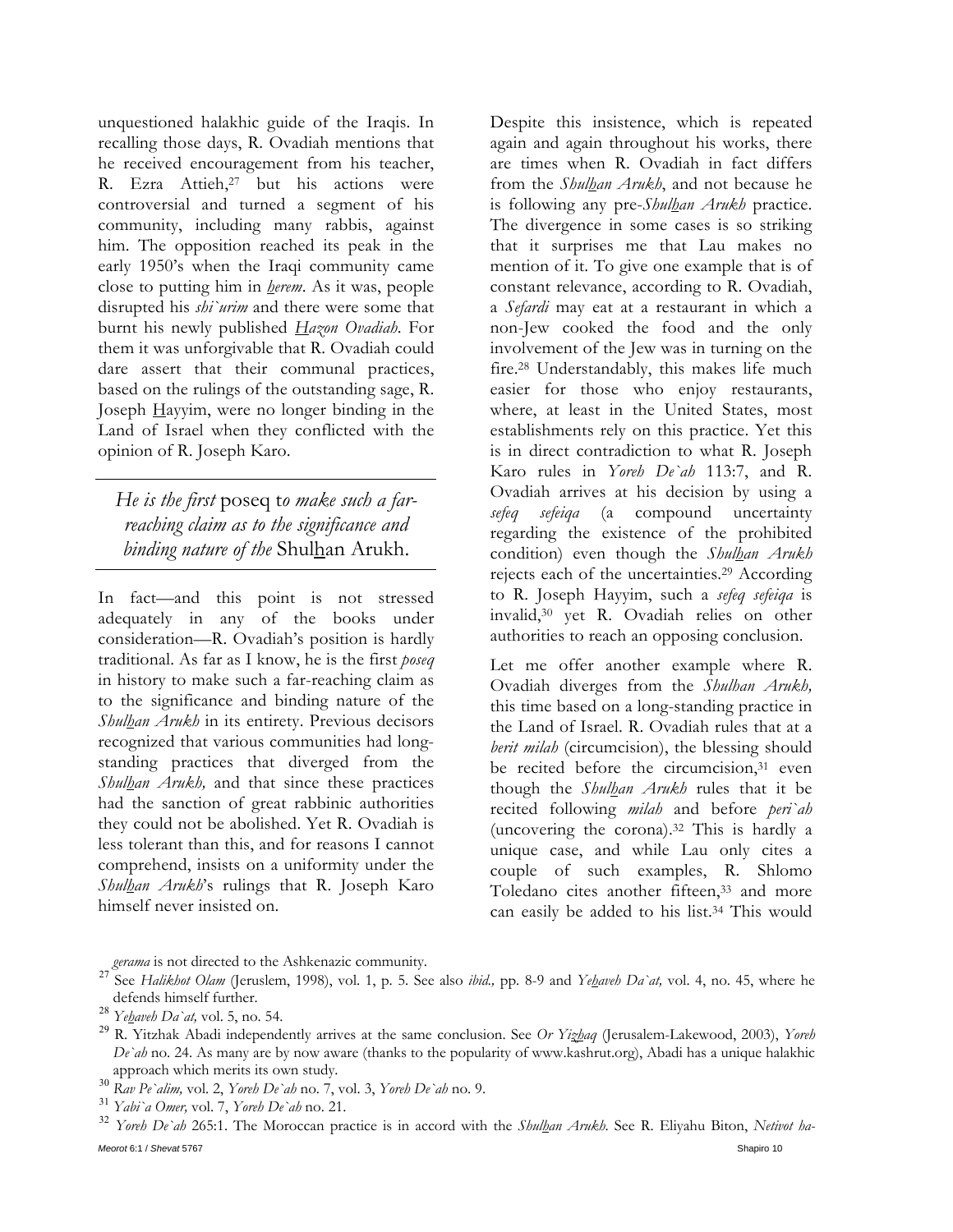not be significant but for the fact that elsewhere R. Ovadiah insists with great stridency on the primacy of the *Shulhan Arukh.*  He does so not simply when dealing with kabbalistically based divergences, but even with regard to practices of long standing, meaning that there is a problem of consistency in his writings.35

Perhaps the strangest example I have found in this regard relates to *Birkat Kohanim* (the priestly blessing). According to the *Shulhan Arukh, kohanim* are to begin the blessing by reciting the first word, without waiting for the *hazzan* to call it out.36 This was the opinion of R. Sa'adiah Gaon<sup>37</sup> and Maimonides,<sup>38</sup> and R. Joseph Karo testifies that this was the practice "in the entire kingdom of the Land of Israel and Egypt."39 It was also the practice in Iraq, and R. Joseph  $\frac{H}{y}$  and R. Joseph  $\frac{H}{y}$  and  $\frac{H}{y}$  are the was able to change things so that the *hazzan* recited the first word out loud, as this is in line with kabbalistic considerations.40 This would appear to be a perfect case where one would expect R. Ovadiah to follow his pattern of defending the *Shulhan Arukh* against the kabbalistically based objections of R. Joseph Hayyim. Yet for

reasons that are never explained, R. Ovadiah agrees with R. Joseph Hayyim and informs us that when he became chief rabbi of Tel Aviv he was able to convince the *kohanim* in his synagogue to abandon the *Shulhan Arukh*'s ruling. "And now the practice has changed in virtually all the synagogues of Jerusalem, and they call out to the *kohanim* also the word "*yevarekhekha*".41

There is another problematic element of R. Ovadiah's relationship with R. Joseph Karo that Lau does not mention. Despite R. Ovadiah's acceptance of the *Shulhan Arukh*, he also maintains that if there is a position of the major *rishonim* that R. Karo was unaware of, such as in a newly published responsum, especially from one of the three *rishonim* that the *Shulhan Arukh* is generally based upon, then the *Shulhan Arukh*'s ruling is not necessarily to be followed. The reason for this is that R. Ovadiah operates on the assumption that if R. Joseph Karo had known of this responsum, then he would have decided the halakhah differently.<sup>42</sup> This is a controversial stance based on a dubious assumption,43 and shows that R. Ovadiah is

*Ma`arav* (Jerusalem, 1998), p. 138; R. Michael Azrad, *Torat Imekha* (Ma'alot, 2000), pp. 124ff.; R. Shlomo Toledano,

- 
- 

<sup>33</sup> Divrei Shalom ve-Emet (Jerusalem, 2005), vol. 2, pp. 159ff.<br><sup>34</sup> See e. g., *Yabi`a Omer*, vol. 4, *Yoreh De`ah* no. 25:4.<br><sup>35</sup> Another example of inconsistency, particularly noteworthy because the responsa appear in few pages away from each other, is *Yabi`a Omer,* vol. 9, *Orah Hayyim* nos. 105 and 108. In the former responsum, p. 225, R. Ovadiah states that the acceptance of R. Joseph Karo's view is not *mi-torat vadai,* but *mi-torat safeq*, and therefore one can use a *sefeq sefeiqa* in order to oppose a ruling of the *Shulhan Arukh*. Yet in no. 108, pp. 228-229, he states the exact opposite, that the acceptance of R. Joseph Karo is "*mi-torat vadai*," and the reason one can use a *sefeq sefeiqa* against the *Shulhan Arukh* is because of R. Ovadiah's assumption that had Karo known of the opposing views that create the *sefeq sefeiqa,* he too would have decided leniently. For other examples where R. Ovadiah uses this dubious principle, see R. Yitzhak Yosef, *Kelalei ha-Hora'ah: Kelalei ha-Shulhan Arukh,* no. 45 (found in vol. 1 of the

- 
- 
- new eds. of *Yehaveh Da`at*).<br><sup>36</sup> Ora<u>h Hayyim</u> 128:13.<br><sup>37</sup> See Israel Davidson, et al., eds., *Siddur Rav Sa`adiah Ga'on* (Jerusalem, 1979), p. 39 (Hebrew numerals).<br><sup>37</sup> See Israel Davidson, et al., eds., *Siddur Rav S*
- 
- 
- <sup>40</sup> Rav Pe`alim, vol. 3, Ora<u>h Hayyim</u> no. 5, Ben Ish Hai, parashat Tezavveh, no. 1.<br><sup>41</sup> Yalkut Yosef (Jerusalem, 2004), Ora<u>h Hayyim</u> 128, p. 284.<br><sup>42</sup> See e. g., *Yahi`a Omer*, vol. 7, Orah Hayyim no. 53:7: "It is cer aforementioned *rishonim* . . . he would have ruled in accordance with their opinion." See similarly *Yabi`a Omer,* vol. 5, Introduction, vol. 6, *Orah Hayyim* nos. 15:11. 26:5, vol. 7, *Yoreh De`ah* no. 21:7, vol. 8, *Orah Hayyim* no. 23:33, *Yoreh De`ah,* no. 24:8, *Yehaveh Da`at,* vol. 2, no. 42, vol. 4, no. 19, *Yalqut Yosef, Shabbat,* vol. 1, pp. 580-582.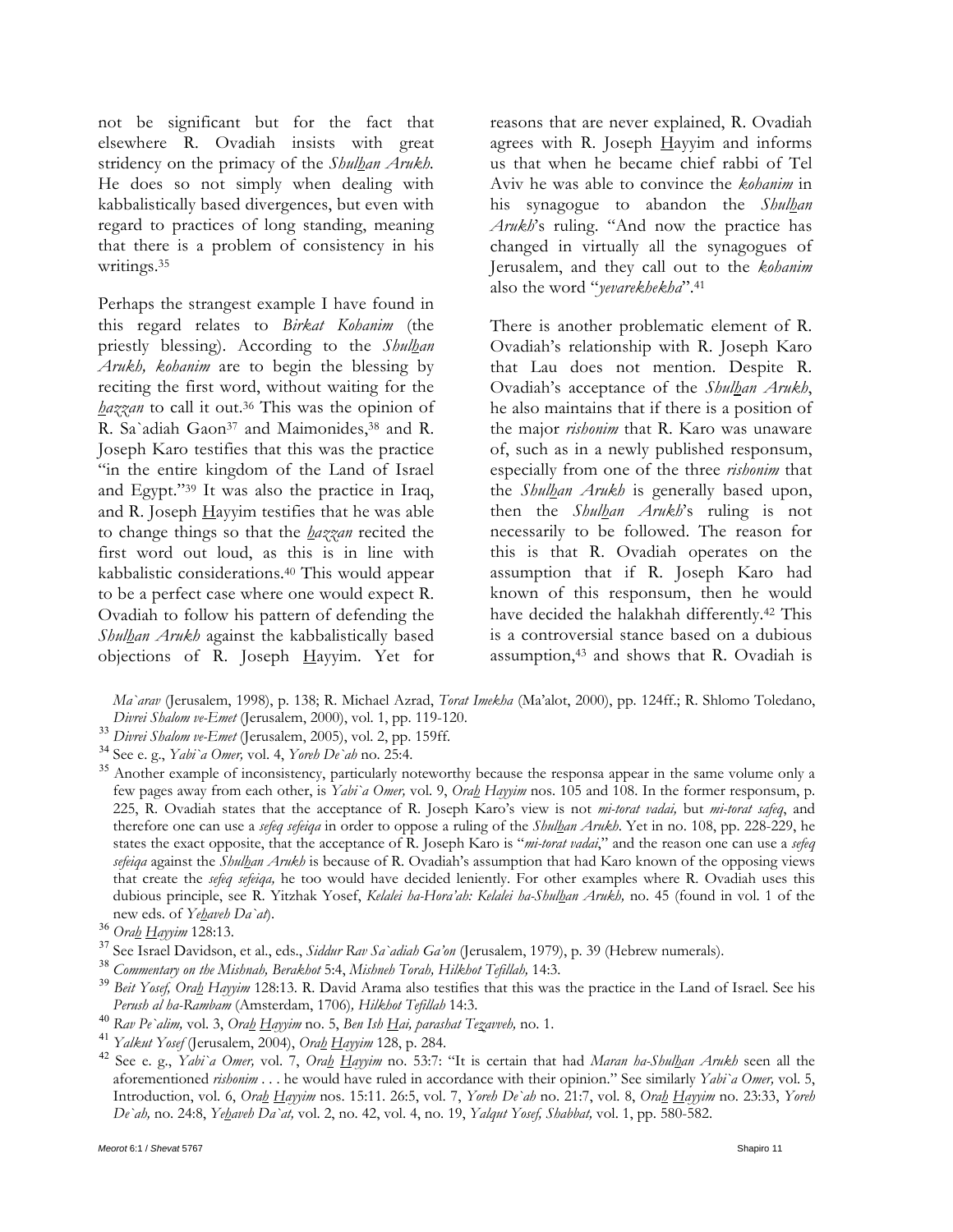actually less of a defender of the *Shulhan Arukh*'s primacy than his rhetoric would lead one to believe.44

*If R. Karo was unaware of a position of the major rishonim, the Shulhan Arukh's ruling is not necessarily followed.* 

R. Ovadiah himself uses newly published responsa to overturn long-standing practices, and a good example of this is his ruling that one must not rise for the reading of the Ten Commandments. Although he notes that previous authorities, including R. Hayyim Joseph Azulai, permitted this, they were all unaware of a responsum of Maimonides that forbids doing so.45 Based on this responsum, R. Ovadiah feels no compunction about forbidding an extremely widespread practice.46

Returning to R. Ovadiah's (usual) insistence on the primacy of the *Shulhan Arukh,* let me cite an example to illustrate the difficulties his position has created. There is an old question whether women may recite a blessing on positive time-bound commandments (such as

taking the *lulav*), since they are not obligated to perform them. The *Shulhan Arukh, Orah Hayyim* 589:6, rules that they may not, but R. Moses Isserles defends the practice. This is a continually relevant dispute since every year women take the *lulav*. Despite the *Shulhan Arukh*'s ruling, in many Sefardic communities women did make the blessing over the *lulav*, and they were reflecting longstanding tradition that predated the *Shulhan Arukh* and was supported by some of Sefardic Jewry's most outstanding halakhists.47

Yet for decades now R. Ovadiah has been intent on ensuring that all *Sefardim* adopt the *Shulhan Arukh*'s ruling, which means that many *Sefardim* are being called upon to abandon a centuries-old practice which R. Ovadiah considers to be nothing less than a *berakhah le-vatalah* (a blessing uttered in vain).48 In fact, in this case it isn't even a matter of R. Ovadiah acknowledging the validity of the practice in the Diaspora while insisting that in Israel all must bow to the authority of the *Shulhan Arukh*.49 Rather, he is strongly opposed to Sefardic women reciting the blessing no matter where they

*Arez,* pp. 639-715. <sup>45</sup> This responsum first became known when it was published in A. H. Freimann, ed., *Teshuvot ha-Rambam* (Jerusalem, 1934), no. 46. A sentence from the original Arabic version of this responsum appears in R. Jacob Castro, *Ohalei Ya`aqov* (Livorno, 1783), no. 33 (p. 57a).<br><sup>46</sup> *Ye<u>b</u>aveb Da`at,* vol. 1, no. 29.<br><sup>47</sup> See. R. Yaakov Hayyim Sofer, *Shelom Ya`aqov* (Jerusalem, 1999), pp. 168ff.<br><sup>48</sup> See *Yabi`a Omer*, vol. 1, *Ora<u>b</u> Hayyim* nos. 39-4

*Meorot* 6:1 / *Shevat* 5767 Shapiro 12 One such example is R. Ovadiah's view of the recitation of *Hallel* with a blessing on Rosh Hodesh. He

<sup>&</sup>lt;sup>43</sup> See R. Yaakov Hayyim Sofer, *Berit Ya`aqov* (Jerusalem, 1985), pp. 310ff.<br><sup>44</sup> In this regard, there is one further point worth noting. In his classic responsum permitting the "sale" of Israeli land to Arabs during the Sabbatical year, one of the premises upon which he relies is the view shared by some *rishonim* that there is no longer even a rabbinical obligation to observe *shemittah*. Yet this is in direct contradiction with the *Shulhan Arukh*'s ruling, *Yoreh De`ah* 331:19. R. Ovadiah's responsum is found in *Yalqut Yosef, Mizvot ha-Teluyot ba-*

R. Ovadiah is inconsistent. When it comes to the morning blessings, which according to *Shulhan Arukh, Orah Hayyim*  46:8, should only be recited if relevant to one's circumstance (e.g., if one heard a rooster crow), R. Ovadiah affirms the general practice, based on R. Isaac Luria, to say all the blessings as a matter of course. See R. Hayyim Vital, *Sha`ar ha-Kavvanot* (Salonika, 1852), p. 1b; *Yehaveh Da`at*, vol. 4, no. 21. The inconsistency is magnified since R. Ovadiah is usually adamant that the *Shulhan Arukh*'s ruling cannot be set aside due to kabbalistic considerations (see Lau, pp. 290ff). With regard to his opposition to women reciting a blessing on the *lulav*, R. Ovadiah has a further problem because he accepts the principle *safek berakhot le-haqel bi-meqom minhag lo amrinan* (where there is a custom to recite a blessing, we do not apply the principle that in a case of uncertainty, the blessing is not to be recited) and is therefore forced to say that this only applies to valid customs that have rabbinic support (*Yabi`a Omer,* vol. 1, *Orah Hayyim,* no. 40:14-15). Yet despite what R. Ovadiah states, there is no question, as his own responsa clearly illustrate, that recitation of *berakhot* on *mtzvot aseh she-ha-zeman gerama* has plenty of rabbinic support and must therefore be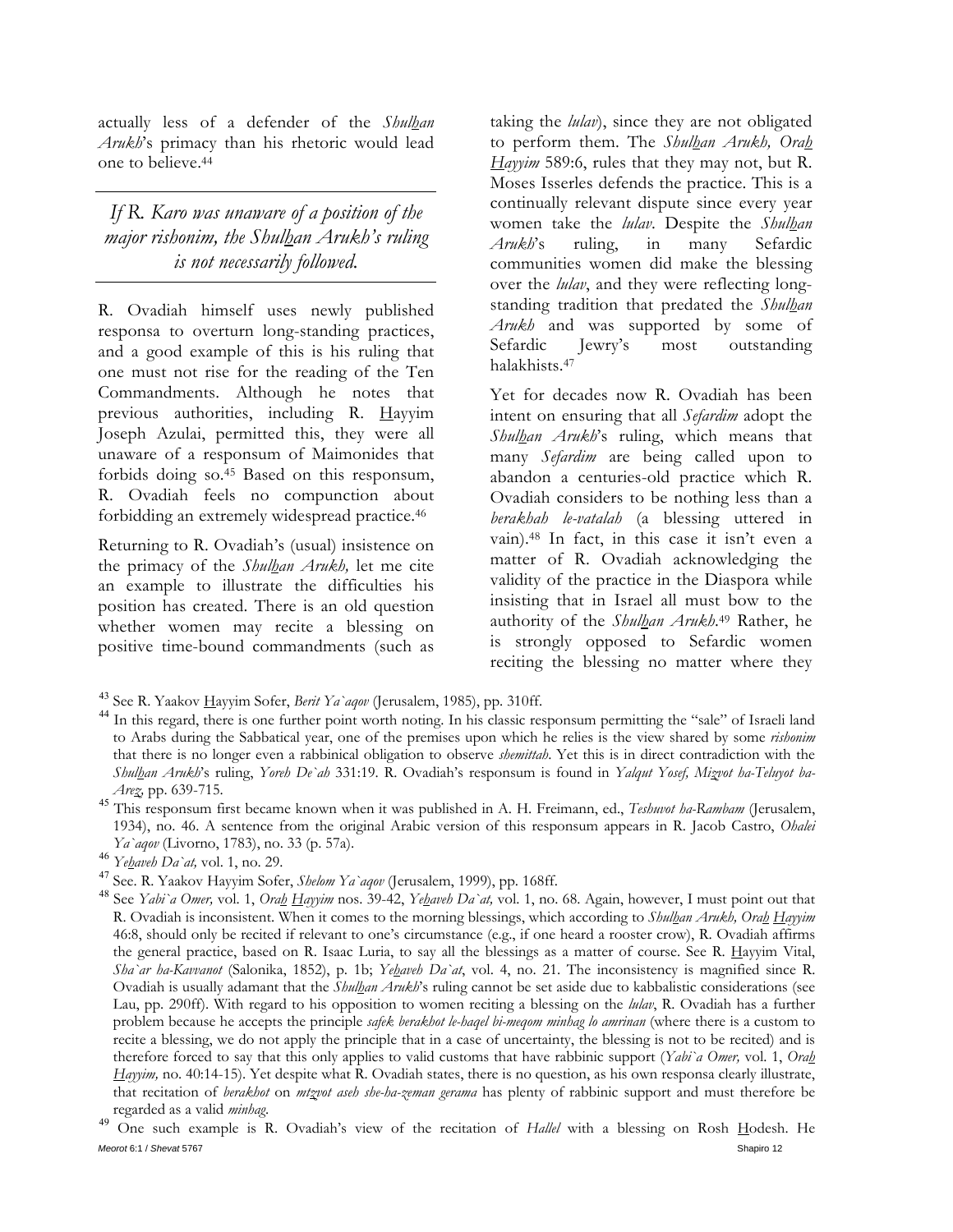live. While some rabbinic figures have attempted to defend their communities' practice, faced with the overwhelming authority and charisma of R. Ovadiah, this has become a very difficult task.

In addition to this, R. Ovadiah's son, R. Yizhak, has published the very popular *Yalqut Yosef*. This is nothing less than a new halakhic code based on R. Ovadiah's writings, and it too has helped in uprooting the practice. Finally, and perhaps most important, have been the various *siddurim* published by R. Ovadiah and others who follow his rulings, which play an enormous role in guiding the masses in matters like this. Not surprisingly, the full-court press by what can be termed "Team R. Ovadiah" has been very successful in uprooting the variety of local practices that developed in the Sefardic diaspora and creating a unified Sefardic Land of Israel practice.

*He has been intent on ensuring that all Sefardim adopt the Shulhan Arukh's ruling, which means that Sefardim abandon a centuries-old practice.* 

While most *Sefardim* have fallen into line, this is not the case with the Moroccans. Perhaps the one figure who had the credentials to stand up to R. Ovadiah in the defense of local practice, and carry along a following, was R. Shalom Messas, late Chief Rabbi of Jerusalem and, prior to that, Chief Rabbi of Morocco. He refused to acknowledge that just because Moroccans were now in Israel that they were obligated to abandon their time-honored

traditions in favor of the *Shulhan Arukh*'s rulings. Following his lead, numerous works by Moroccan rabbis have recently appeared, recording Moroccan practices and demonstrating their legitimacy, all the while showing great respect for R. Ovadiah, who despite this dispute is regarded by most of the Moroccans as the *gadol ha-dor* (leading Torah sage of the generation).50

Another interesting example where R. Ovadiah has taken on a widespread Sefardic practice concerns the lighting of Shabbat candles. According to the common and most likely understanding of *Shulhan Arukh, Orah Hayyim* 263:5, one is supposed to recite the blessing and then light the candles.<sup>51</sup> R. Ovadiah has ruled that this is how Sephardic women must conduct themselves.<sup>52</sup> However, in many Sephardic communities the long-standing practice was in line with the Ashkenazic practice of first lighting the candles and then reciting the blessing.53 This practice was supported by the  $Hida$ <sup>54</sup> whose dominant position among the *Sefardim* is seen in the fact that until modern times, he was the only authority other than R. Joseph Karo who was routinely referred to as *Maran* ("our master").

By insisting that women first recite the blessing and then light, R. Ovadiah also went against the practice of his own Iraqi community. As mentioned above, before R. Ovadiah's rise to prominence, R. Joseph Hayyim (*Ben Ish Hai*), was held by the Iraqis as the unquestioned authority, and he affirmed the practice of first lighting and

acknowledges the legitimacy of this practice for Jews in Morocco, but insists that they alter their practice upon arrival in Israel, in accordance with *Shulhan Arukh, Orah Hayyim* 424:2. See *Yalqut Yosef, Hilkhot Birkhot ha-Shahar*, pp.

<sup>12</sup>ff; *Hilkhot Tefillin ve-Sefer Torah,* pp. 104ff. <sup>50</sup> See Biton, *Netivot ha-Ma`arav;* Azrad, *Torat Imekha*; Toledano, *Divrei Shalom ve-Emet*; R. Raphael Moshe Dluyah, *Zokher Berit Avot* (Har Berakhah, 2004; R. Kefir Barukh Mevorakh Dadon, *Noheg Bam* (Jerusalem, 2005); R. Shalom Messas, *Yalkut Shemesh,* ed. Eliyahu Aryeh Edrei (Jerusalem [2005]); R. Mordechai Akiva Aryeh Lebhar, *Magen Avot*

<sup>(</sup>Jerusalem, 2005). <sup>51</sup> I say "common and most likely understanding" since the wording of the *Shulhan Arukh* is ambiguous, and some

have understood ir to mean lighting and then blessing.<br><sup>52</sup> *Yabi`a Omer*, vol. 2, *Ora<u>h</u> Hayyim* no. 16, *Yehaveh Da`at*, vol. 2, no. 33.<br><sup>53</sup> See Toledano, *Divrei Shalom ve-Emet*, vol. 2, p. 52.<br><sup>54</sup> *Ma<u>h</u>aziq Berakha*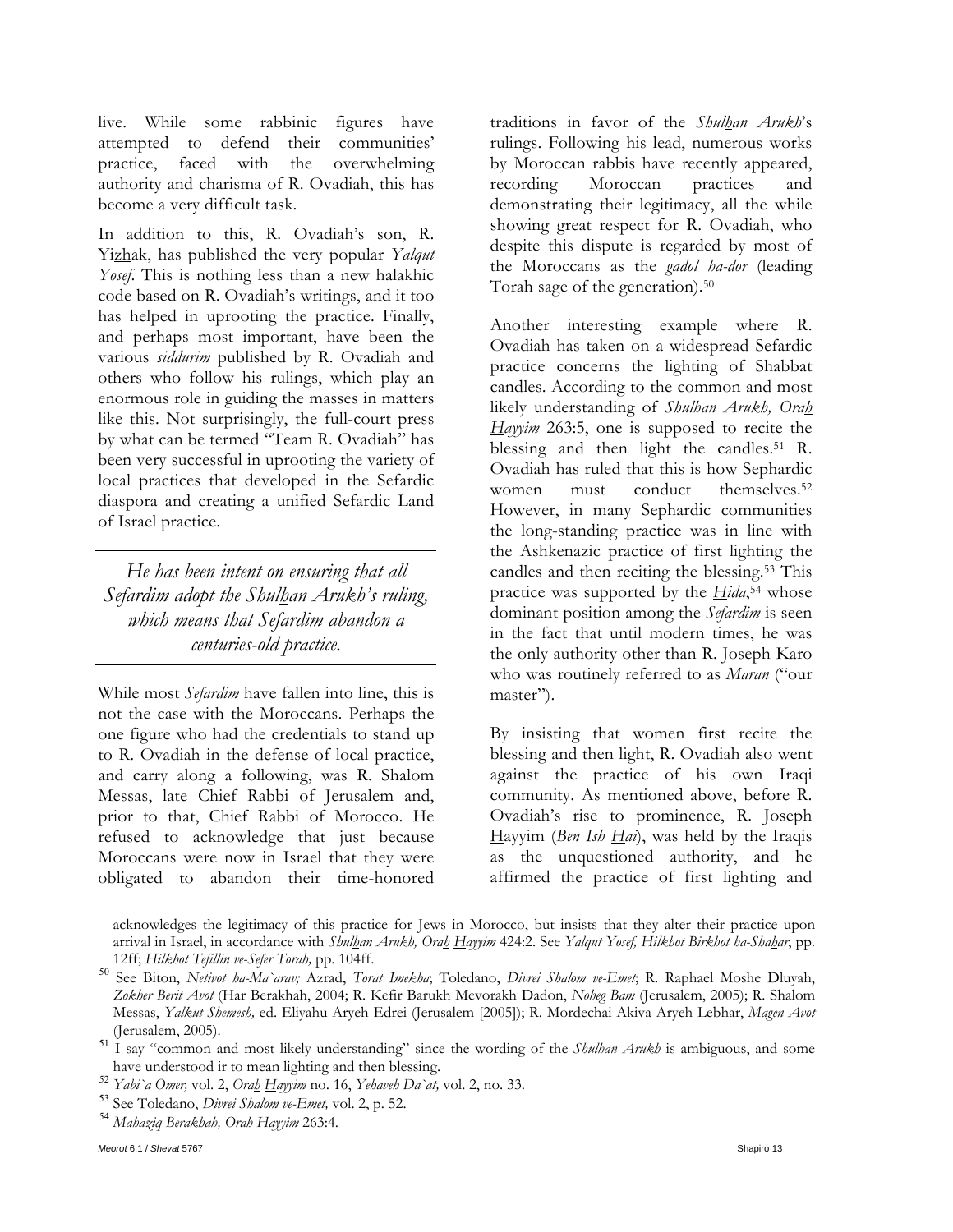then blessing.55 Shabbat candle lighting is a ritual that is enveloped in holiness for women, who perform it the same way their mothers taught them. Yet R. Ovadiah was willing to take on such a practice.

By now, R. Ovadiah's victory is nearly complete. He has been able to accomplish almost the impossible, namely, influence thousands of women to change a wellentrenched practice. While his ideological adversary R. Mordechai Eliyahu, who represents the old guard of the Iraqi community, continues to assert the primacy of the *Ben Ish Hai*'s opinion, and attempts to hold the line though his *Siddur Qol Eliyahu*, he cannot compete with the popularity or scholarship of R. Ovadiah. Yet make no mistake about it: by declaring that a practice which has such deep roots in the Sefardic halakhic tradition creates a problem of *berakhah le-vatalah*,56 it is R. Ovadiah who is radical and revolutionary, a fact which very few realize.

#### *I never encountered such a mind in academia.*

Finally, I must say a word about the most astonishing feature of R. Ovadiah's writings, and that is his breath-taking *beqi`ut*, an encyclopedic knowledge the likes of which has never been seen in Jewish history. There have been great *beqi`im* prior to R. Ovadiah, and I think of R. Joseph Zechariah Stern and R. Hayyim Palache as two examples. But neither of them can compare to R. Ovadiah, if only because in the intervening century the responsa literature has more than doubled in terms of published works. R. Ovadiah has mastered all of it and continues to master every new volume of any significance that appears. The knowledge that his mind encompasses is beyond belief and hard to describe. It is the product of an unequalled memory that has no

use for the various electronic data bases that have made *beqi`ut* less valuable in this day and age.

I was recently asked if I have ever encountered such a mind in academia. Indeed, I have not. Yet this question led me to consider how someone like R. Ovadiah would be viewed in the academic world. This helps us understand why the Lithuanian yeshiva world has been less than overwhelmed by him. Considering the famous twentieth-century Lithuanian *roshei yeshiva,* you find personages with great minds who were able to produce stunning new talmudic insights. Had R. Aaron Kotler, for example, not remained in the yeshiva world, he could have used his great intellect in some other field. Had R. Joseph B. Soloveitchik not devoted himself to Torah, he could have excelled in philosophy, mathematics, or any other field to which he set his mind. The same can be said about the other Lithuanian Torah geniuses.

In contrast, when one surveys the work of R. Ovadiah, one finds not analytical brilliance, but a photographic memory that marshals a dazzling array of materials—and by the standards of the both the academic and the Lithuanian yeshiva worlds, this does not count for much. In the academic world one is judged by the significance of one's publications, and in the yeshiva world by the profundity of one's *shi`urim* (lectures)*.* In the academic world a photographic memory may not even get one an interview, and in the Lithuanian yeshiva world he will not be regarded as suitable to offer *shi`urim.* 

This is the challenge that R. Ovadiah presents to those in the academic and Lithuanian yeshiva worlds, where for good or bad, his type of knowledge is good for casual

<sup>&</sup>lt;sup>55</sup> Unlike other practices that R. Ovadiah attempted to change, candle lighting appears to have been one on which the Baghdad community was split before the *Ben Ish Hai* issued his ruling. See R. Isaac Nissim, *Yein ha-Tov* (Jerusalem,

<sup>1979),</sup> vol. 1, p. 39. <sup>56</sup> In *Yabia Omer,* vol. 2, *Orah Hayyim* no. 16, he states that it is a *berakhah le-vatalah.* However, in *Yehaveh Da'at*, vol. 2, no. 33, he states that it is a *safeq issur berakhah le-vatalah.*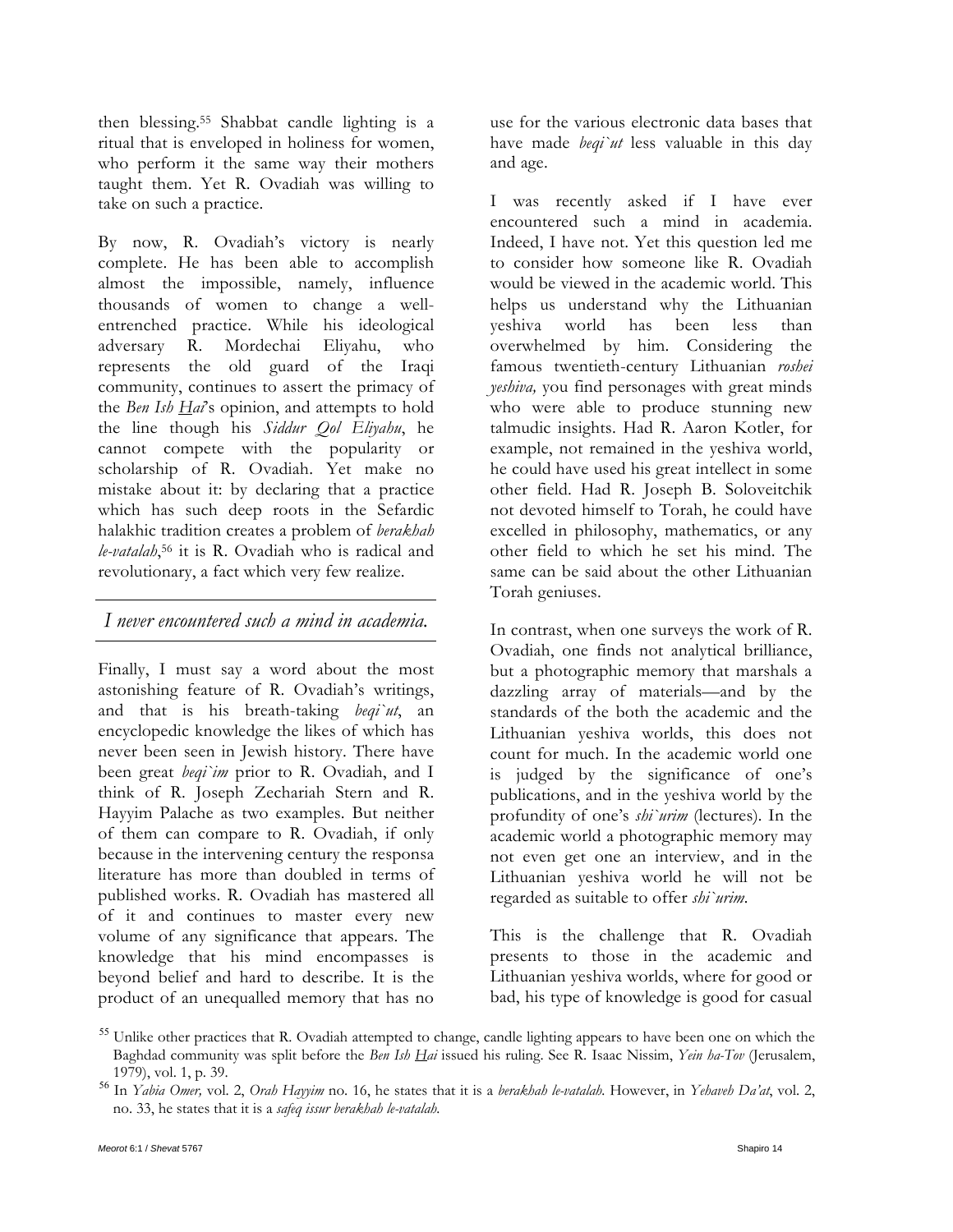conversation, but has little true significance. Looking at the truly groundbreaking thinkers, such as those winning Nobel prizes or those reinventing fields in the humanities and social sciences, I cannot recall any with photographic memories. Having such a memory may even stand in the way of one's mind charting new directions and creating new paradigms—the true stuff of genius. From an academic perspective, as well as from the outlook of the Lithuanian yeshiva world, it must be said that in the final analysis R. Ovadiah's great knowledge amounts to a collection of facts, an encyclopedia, without real and lasting scholarly significance.

While R. Ovadiah is certainly a great technician, able to collect sources and come to conclusions by balancing views off one another, we are not confronted by any advanced thinking or grand theories that make a contribution to knowledge. There are no *hiddushim* (novellae) in the classic sense in R. Ovadiah's writings. Even in his responsa, which overwhelm one with their sheer breadth, one finds that on almost every page R. Ovadiah cites a view, notes that this view is not *mukhrah* (necessary), and then cites a group of *aharonim* who disagree with this view. Yet hardly ever does he explain *why* the rejected opinion is wrong, or how its author has misread the Talmud or *rishonim*.

There is something deeply unsatisfying about declaring that an opinion is to be rejected because it is contradicted by a group of other scholars. It is not hard to see why someone trained in a great Lithuanian yeshiva would not regard this as a proper approach to *pesaq*. In the Lithuanian Torah tradition, a *poseq* is engaged in a search for truth, and if such a *poseq* feels that his interpretation is correct, then the fact that ten *aharonim* have a different opinion is irrelevant. To convince this *poseq* that his view should be rejected, one must

show how he has misinterpreted the sources, rather than point out that many others disagree.

As mentioned above, Lau's volume is a study of R. Ovadiah's halakhic method and is an excellent introduction to his works.57 Among the topics he discusses, particularly important are the roles of R. Joseph Karo and Kabbalah in R. Ovadiah's system. He does not present much in the way of comparing R. Ovadiah to other *poseqim*, and he makes no use of the numerous academic studies focusing on Jewish law. For some this will be seen as a drawback, while others will view it positively. Scholars who themselves have gone through R. Ovadiah's writings will not find much in the way of illumination, and will regard Lau's book as more of an encyclopedia of R. Ovadiah's views on the gamut of issues that he has been confronted with. On the other hand, for those not familiar with R. Ovadiah's corpus, there is nothing better than Lau's book as an introduction to the significant aspects of R. Ovadiah's halakhic *oeuvre.* 

*To convince this poseq that his view should be rejected, one must show how he has misinterpreted the sources.* 

Lau has done a magnificent job in culling this material from R. Ovadiah's many writings. He also had access to R. Ovadiah's early notebooks, written while he was still a teenager. While these are not of any great significance, they do offer a perspective on the youthful prodigy that was until now hidden from view. No doubt some will regard as a weakness Lau's avoidance of any discussion of R. Ovadiah's public role, yet this is not a serious criticism. Lau makes clear that he is not attempting a complete

<sup>&</sup>lt;sup>57</sup> A more sophisticated treatment of R. Ovadiah's halakhic system, which shows awareness of modern discussions of identity and gender, is Ariel Picard, "*Pesiqato shel ha-Rav Ovadiah Yosef le-Nokhah Temurot ha-Zeman*" (unpublished doctoral dissertation, Bar Ilan University, 2004). It is soon to be published by Bar Ilan University Press. <sup>58</sup> *Yabi`a Omer,* vol. 3, *Yoreh De`ah* no. 9.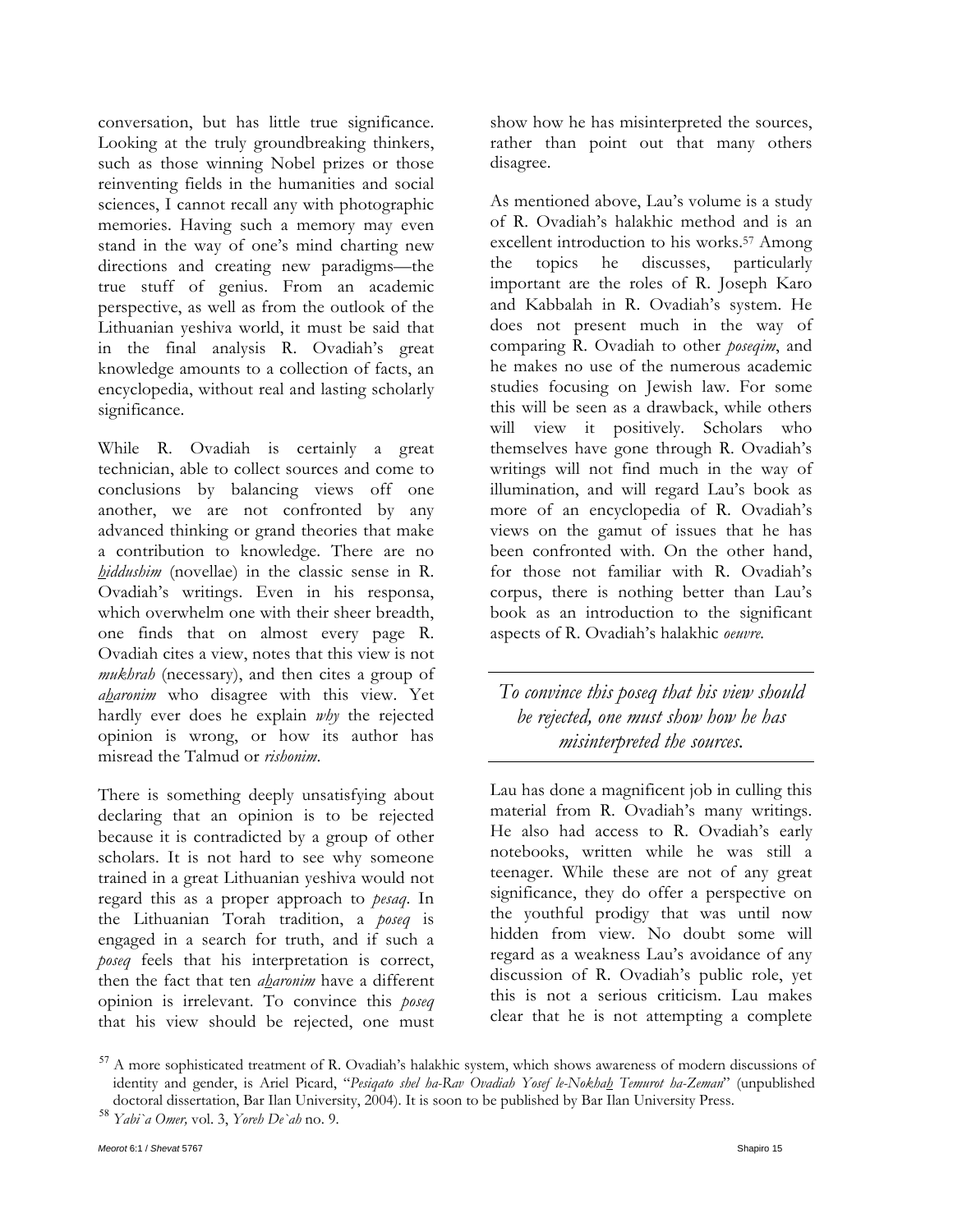study of the man's life, and his book should be regarded in the same genre as the numerous studies of Maimonides' halakhic writings that rightfully avoid focusing on the latter's biography. R. Ovadiah is so significant that one book can simply not do justice to his multifaceted nature and significance, and the two biographies, which are very limited in their halakhic discussions, can serve as good introductions to Lau.

Lau's book does not offer a critical perspective. He gives us the facts without trying to get under the surface and determine if there are meta-halakhic forces motivating R. Ovadiah in reaching his conclusions. Unfortunately, Lau is satisfied with offering a competent summary of R. Ovadiah's views without asking any hard questions or seriously analyzing the problems and inconsistencies presented by R. Ovadiah.

*Nothing is better than Lau's book as an introduction to R. Ovadiah's oeuvre.* 

For example, Lau discusses R. Ovadiah's attitude towards Judah David Eisenstein's Hebrew encyclopedia*, Ozar Yisra'el* (pp. 137- 139). He first notes that in a responsum about the permissibility of using the secular calendar, R. Ovadiah cites *Ozar Yisra'el* as a source that the secular year is not to be traced to Jesus' birth, since he was actually born before the beginning of the Common Era.58 Lau notes that R. Ovadiah is not consistent in how he relates to this encyclopedia. In R. Ovadiah's responsum dealing with the halakhic status of the Ethiopian Jews, he refers to R. Eliezer

Waldenberg's reliance on *Ozar Yisra'el* to demonstrate that they are not descended from Jews and harshly attacks Waldenberg for relying on this work, "which contains some matters of heresy."59 Lau is content to note the inconsistency without probing further if perhaps this can be explained by R. Ovadiah's eagerness to conclude that the Ethiopians were Jewish, which led him to delegitimize *Ozar Yisra'el* in this case. It appears likely that the delegitimization is ad hoc polemical rather than substantive, and thus able to be used when R. Ovadiah feels warranted.60

As noted, this is hardly the only example of R. Ovadiah's inconsistency. Those who study his writings know that there are times when in one responsum he will rely on a view advocated by a certain *aharon,* and in another responsum he will reject this view. Some of these examples are no doubt to be explained by R. Ovadiah changing his mind, but the problem is that, for some mysterious reason, he doesn't tell you that he has changed his mind and that his earlier decision is to be reversed.61 The reader is therefore confronted with two contradictory decisions arrived at by mutually exclusive arguments. In fact, it is often the case that the word "argument" is too strong. Thus, R. Ovadiah can cite book X and then state that book Y has disproved book X, without telling us anything substantive about why book Y is to be preferred. In another place he can say the exact opposite, namely, that book Y is to be rejected in favor of book X, again without offering any substantive reason.62

<sup>&</sup>lt;sup>59</sup> Yabi'a Omer, vol. 8, Even ha-Ezer 11:3.<br><sup>60</sup> For another negative comment about Ozar Yisra'el, see Yalqut Yosef, Ora<u>h H</u>ayyim 131, p. 415.<br><sup>60</sup> R. Ovadiah's son, R. Yitz<u>h</u>ak, has called attention to a number of exa

*Yalqut Yosef, Hilkhot Tefillin ve-Sefer Torah*, pp. 5ff. <sup>62</sup> See, e. g., his *haskamah* to R. Yehoshua Mamon, *Emeq Yehoshu`a* (Jerusalem, 2001), vol. 6. In his reply, Mamon notes that while in his *haskamah* R. Ovadiah quotes the *Hida* and then states that the *Erekh ha-Shulhan* has proved differently, in *Yabi`a Omer* it is the *Hida* that is the accepted view and *Erekh ha-Shulhan* the one he rejects. In *Yabi`a Omer,* vol. 9, p. 225, R. Ovadiah responds to Mamon by stating that he changed his mind and the *haskamah* represents his current opinion. Had Mamon not called attention to the contradiction, this point would not have been clarified. Many other such contradictions remain.